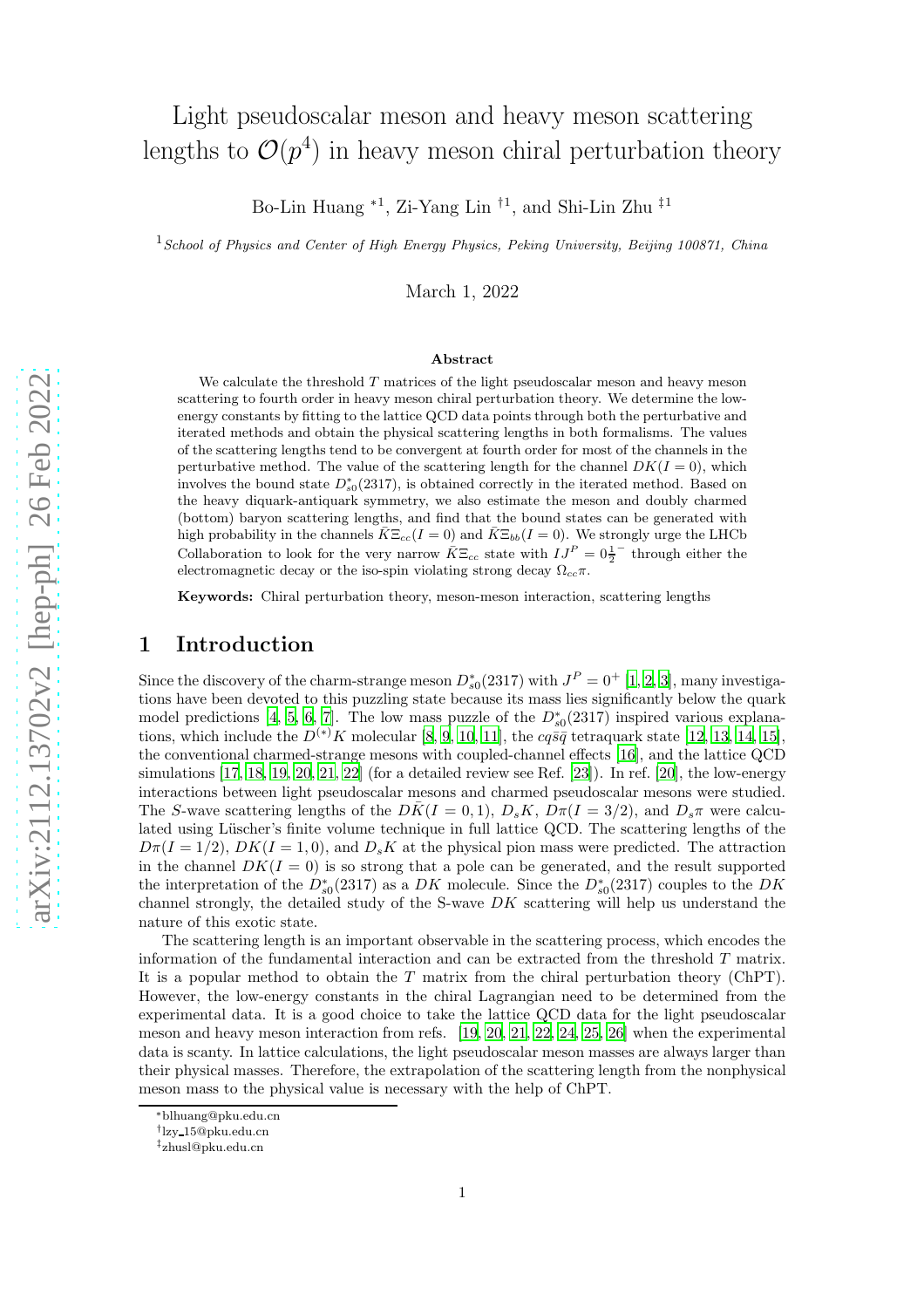ChPT is a useful and efficient tool to study the hadronic physics at low energies. Based on Weinberg's power-counting [\[27,](#page-19-1) [28](#page-19-2)], the chiral expressions can be organized by the power of the small external momentum or the meson momentum (or mass). The heavy baryon chiral perturbation theory (HBChPT) was proposed and developed to solve the power-counting problem which occurs in baryon ChPT  $[29, 30, 31]$  $[29, 30, 31]$  $[29, 30, 31]$ . Many achievements have been obtained in  $SU(2)$ HBChPT [\[32](#page-19-6), [33](#page-19-7), [34,](#page-19-8) [35,](#page-19-9) [36,](#page-19-10) [37](#page-19-11), [38](#page-19-12), [39\]](#page-19-13). From refs. [\[40,](#page-19-14) [41,](#page-19-15) [42,](#page-19-16) [43](#page-19-17), [44,](#page-19-18) [45,](#page-19-19) [46,](#page-19-20) [47](#page-19-21)], it turned out that the calculations in SU(3) HBChPT can also lead to reasonable predictions.

Similar to the HBChPT formalism in the meson-baryon interaction, we use heavy meson chiral perturbation theory (HMChPT) to deal with the charmed mesons [\[48\]](#page-19-22). In this framework, the heavy meson  $D$  is nonrelativistic. However, the  $1/M$  corrections disappear when the threshold amplitudes are considered in HMChPT. Thus, there is no difference when the scattering lengths are either calculated in the HMChPT or the covariant ChPT (for a review of these approaches, see ref. [\[49\]](#page-19-23)).

In our previous paper [\[50](#page-19-24)], we have calculated the light pseudoscalar meson and heavy meson S-wave scattering lengths up to  $\mathcal{O}(p^3)$  in HMChPT and obtained a positive scattering length for the channel  $DK(I = 0)$ . Note that, a repulsive interaction has a negative scattering length in our convention. Therefore, the channel  $DK(I = 0)$  is attractive. However, the T matrix would not produce a pole in the perturbative calculation, which corresponds to a bound state or resonance. Thus, the perturbative scattering length for the channel  $DK(I = 0)$  would not turn into a negative one. In fact, the channel  $DK(I = 0)$  with a bound state  $[D_{s0}^*(2317)]$  has a strong enough attractive interaction, and can lead to a negative scattering length. Then, the calculations with various iterated methods are performed in Refs. [\[20,](#page-18-19) [51](#page-19-25), [52](#page-19-26), [53](#page-20-0), [54,](#page-20-1) [55,](#page-20-2) [56\]](#page-20-3). They all obtained a negative scattering length for the channel  $DK(I = 0)$  based on the amplitudes below order  $\mathcal{O}(p^4)$ . Nevertheless, an attractive interaction can lead to either a positive scattering length or a negative one. Thus, the perturbative calculation for the scattering length is also necessary. In this paper, we will calculate the threshold  $T$  matrices of the light pseudoscalar meson and heavy meson scattering to  $\mathcal{O}(p^4)$  in HMChPT in order to obtain a more precise perturbative result. Then, we will also use the iterated method to calculate the scattering length in order to obtain the correct scattering length for the channel which may admit a bound state or resonance. At last, we estimate the mesons and doubly charmed (bottom) baryon scattering lengths based on the heavy diquark-antiquark symmetry.

This paper is organized as follows. In Sec. [2,](#page-1-0) we present the chiral Lagrangians up to  $\mathcal{O}(p^4)$ . In Sec. [3,](#page-2-0) we present the Feynman diagrams and results of the threshold  $T$  matrices. In Sec. [4,](#page-6-0) we outline how to derive scattering lengths from the  $T$  matrices. Section [5](#page-6-1) contains the presentation and discussion of our results. The last section is a brief summary. Appendixes [A](#page-14-0) and [B](#page-16-0) contain the various scattering lengths of the light pseudoscalar meson and doubly charmed (bottom) baryons, respectively.

## <span id="page-1-0"></span>2 Chiral Lagrangian

In order to calculate the light pseudoscalar meson and heavy meson scattering lengths up to order  $\mathcal{O}(p^4)$  in heavy meson chiral perturbation theory, the corresponding effective Lagrangian can be written as

$$
\mathcal{L}_{\text{eff}} = \mathcal{L}_{\phi\phi}^{(2)} + \mathcal{L}_{H\phi}^{(1)} + \mathcal{L}_{H\phi}^{(2)} + \mathcal{L}_{H\phi}^{(3)} + \mathcal{L}_{H\phi}^{(4)}.
$$
 (1)

The traceless Hermitian  $3 \times 3$  matrices  $\phi$  include the pseudoscalar Goldstone boson fields ( $\pi$ ,  $K, \bar{K}, \eta$ ). The lowest-order SU(3) chiral Lagrangian for the Goldstone meson-meson interaction take the form [\[57](#page-20-4)]

$$
\mathcal{L}^{(2)}_{\phi\phi} = f^2 \text{tr}(u_\mu u^\mu + \frac{\chi_+}{4}),\tag{2}
$$

where  $f$  is the pseudoscalar decay constant in the chiral limit. The axial vector quantity  $u^{\mu} = \frac{i}{2} \{\xi^{\dagger}, \partial^{\mu}\xi\}$  contains odd number meson fields. The quantity  $\chi_{+} = \xi^{\dagger}\chi\xi^{\dagger} + \xi\chi\xi$  with  $\chi = \text{diag}(m_{\pi}^2, m_{\pi}^2, 2m_K^2 - m_{\pi}^2)$  introduces explicit chiral symmetry breaking terms. We choose the SU(3) matrix

$$
U = \xi^2 = \exp(i\phi/f),\tag{3}
$$

which collects the pseudoscalar Goldstone boson fields.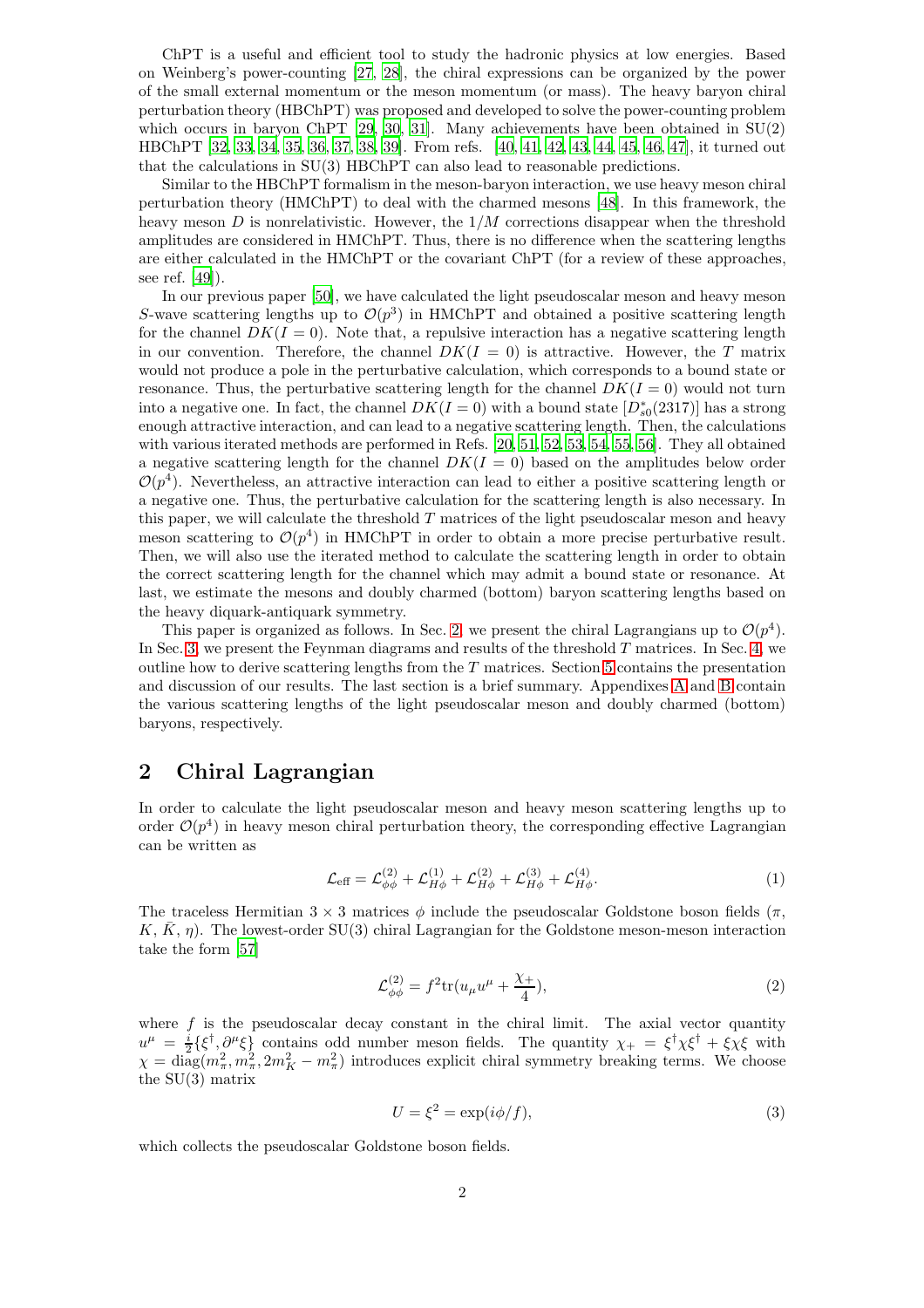The lowest-order chiral Lagrangian for the heavy mesons in the heavy quark symmetry limit is

$$
\mathcal{L}_{H\phi}^{(1)} = -\left\langle (iv \cdot \partial H)\bar{H} \right\rangle + \left\langle Hv \cdot \Gamma \bar{H} \right\rangle + g \left\langle H u_{\mu} \gamma^{\mu} \gamma_5 \bar{H} \right\rangle, \tag{4}
$$

where  $v_{\mu} = (1, 0, 0, 0)$  is the heavy meson velocity, the chiral connection  $\Gamma^{\mu} = \frac{i}{2} [\xi^{\dagger}, \partial^{\mu} \xi]$  contains even number meson fields and the doublet of the ground state heavy mesons reads

$$
H = \frac{1+\psi}{2} (P_{\mu}^* \gamma^{\mu} + iP \gamma_5), \quad \bar{H} = \gamma^0 H^{\dagger} \gamma^0 = (P_{\mu}^{* \dagger} \gamma^{\mu} + iP^{\dagger} \gamma_5) \frac{1+\psi}{2}, \tag{5}
$$

$$
P = (D^0, D^+, D_s^+), \quad P^*_{\mu} = (D^{0*}, D^{+*}, D_s^{+*})_{\mu}, \tag{6}
$$

For the calculation of the threshold T matrices, the heavy meson Lagrangians  $\mathcal{L}_{H\phi}^{(2)}$ ,  $\mathcal{L}_{H\phi}^{(3)}$  and  $\mathcal{L}_{H\phi}^{(4)}$  in the heavy quark symmetry limit read

$$
\mathcal{L}_{H\phi}^{(2)} = c_0 \langle H\bar{H} \rangle \text{tr}(\chi_+) + c_1 \langle H\chi_+\bar{H} \rangle - c_2 \langle H\bar{H} \rangle \text{tr}(v \cdot u \, v \cdot u) - c_3 \langle Hv \cdot u \, v \cdot u\bar{H} \rangle - c_4 \langle H\bar{H} \rangle \text{tr}(u^{\mu}u_{\mu}) - c_5 \langle Hu^{\mu}u_{\mu}\bar{H} \rangle, \tag{7}
$$

$$
\mathcal{L}_{H\phi}^{(3)} = \kappa \left\langle H[\chi_-, v \cdot u] \bar{H} \right\rangle, \tag{8}
$$

$$
\mathcal{L}_{H\phi}^{(4)} = e_1 \langle H\bar{H}\rangle \operatorname{tr}[(v \cdot \partial v \cdot u)(v \cdot \partial v \cdot u)] + e_2 \langle H(v \cdot \partial v \cdot u)(v \cdot \partial v \cdot u)\bar{H}\rangle. \tag{9}
$$

Here, the terms with quark mass in  $\mathcal{L}_{H\phi}^{(4)}$  are not considered explicitly. Indeed, for the quark mass terms, some of the dimension four low-energy constants (LECs) simply amount to quark mass renormalizations of some of the dimension two  $c_i$ . Thus, the contributions from the quark mass terms can be absorbed into the dimension two LECs. We can neglect the quark-mass terms in our calculation. The predictions for the scattering lengths will not be affected. This is a very general phenomenon of ChPT calculations in higher orders (for details, see, e.g., Refs. [\[34,](#page-19-8) [57\]](#page-20-4)).

## <span id="page-2-0"></span>3 Threshold T matrices

We present the explicit expressions for the threshold T matrices to  $\mathcal{O}(p^4)$  in the chiral expansion. In order to obtain a more compact representation for the  $T$  matrices, the four subfunctions are introduced,

$$
L(m_1, m_2) = \sqrt{m_1^2 - m_2^2} \ln \frac{m_1 + \sqrt{m_1^2 - m_2^2}}{m_2},
$$
\n(10)

$$
L_i(m_1, m_2) = \sqrt{m_1^2 - m_2^2} \left( i\pi - \ln \frac{m_1 + \sqrt{m_1^2 - m_2^2}}{m_2} \right),\tag{11}
$$

$$
A(m_1, m_2) = \sqrt{m_2^2 - m_1^2} \arccos \frac{m_1}{m_2},
$$
\n(12)

$$
M(\alpha, \beta, \gamma) = \alpha m_K^4 + \beta m_K^2 m_\pi^2 + \gamma m_\pi^4. \tag{13}
$$

Here, the  $L_i(m_1, m_2)$  contains the imaginary part and comes from the iterated diagrams (g), (m) and (n) of Fig. [1.](#page-3-0) The leading-order (LO), next-to-leading order (NLO), next-to-next-toleading order (N2LO) and next-to-next-to-next-to-leading order (N3LO) T matrices are from the diagrams (a), (b), (c) and (d) in Fig. [1,](#page-3-0) respectively. At N2LO and N3LO, we have the contributions from the one-loop diagrams  $(e)$ -(j) and  $(k)$ -(r) of Fig. [1,](#page-3-0) which involve the vertices from the Lagrangians  $\mathcal{L}_{H\phi}^{(1)}$  and  $\mathcal{L}_{H\phi}^{(2)}$ , respectively. The contributions from the vector charmed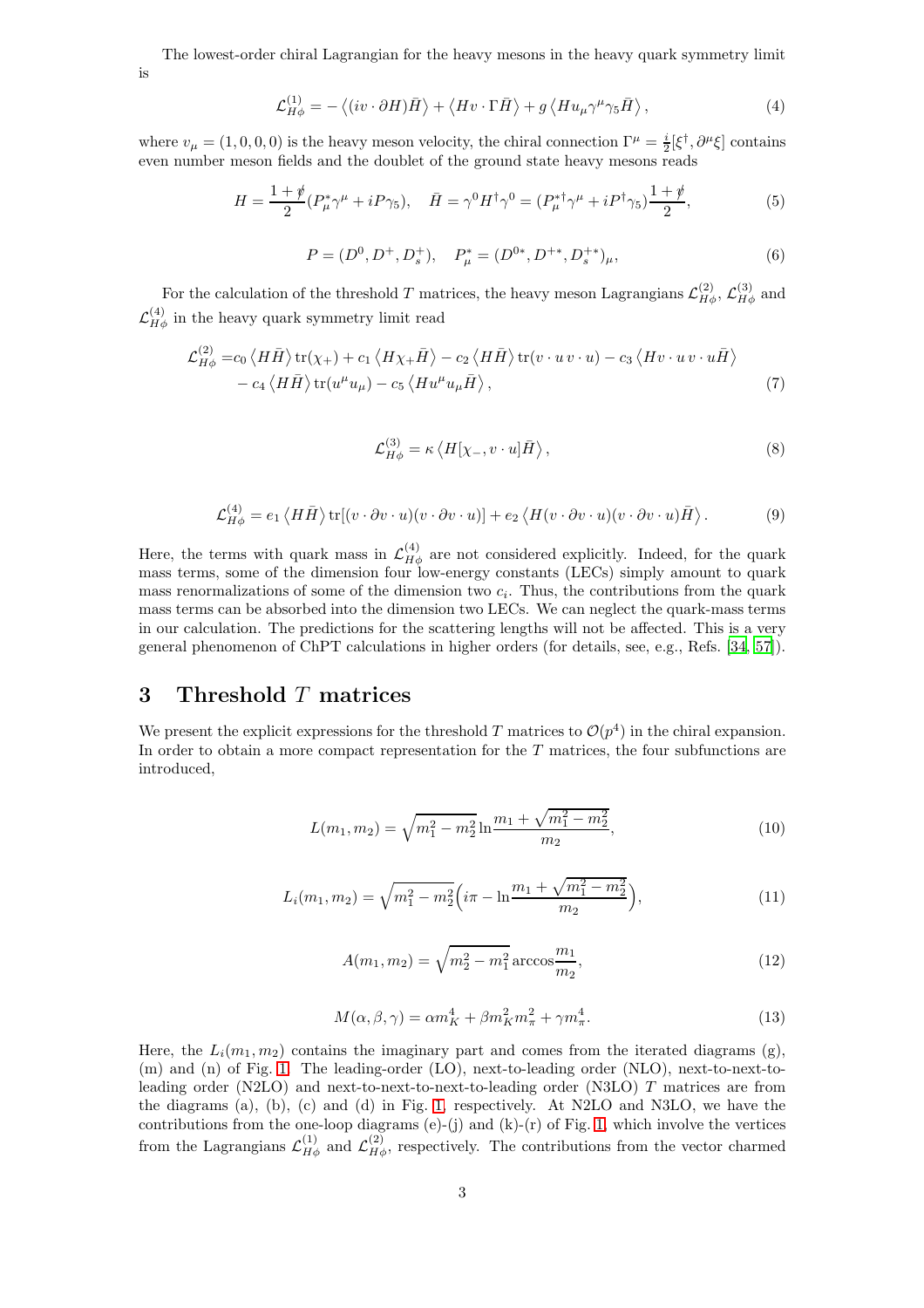

<span id="page-3-0"></span>Figure 1: Tree and non-vanishing loop diagrams in the calculation of meson-heavy meson scattering lengths to the fourth order in HMChPT. Dashed lines represent Goldstone bosons and solid lines represent pseudoscalar heavy mesons. The heavy dots, filled squares and open circles refer to vertices from  $\mathcal{L}_{H\phi}^{(2)}$ ,  $\mathcal{L}_{H\phi}^{(3)}$  and  $\mathcal{L}_{H\phi}^{(4)}$ , respectively.

mesons will not be considered explicitly in this paper. The influence of the  $D^*$  on the scattering lengths may be marginal [\[55\]](#page-20-2). The description for the S-wave scattering lengths is expected to be a good approximation in the calculation. In the following  $T$  matrices of the elastic light pseudoscalar meson and heavy meson scattering, we use  $K = (K^+, K^0)^T$  and  $\bar{K} = (\bar{K}^0, K^-)^T$ . The superscripts of the T matrices denote the total isospin. In the channels with an isoscalar  $\eta$ -meson or  $D_s$ -meson, the total isospin is unique and does not need to be specified. We take the renormalized (non-zero quark mass) decay constants  $f_{\pi,K,\eta}$  instead of f (the chiral limit value, zero quark mass). For the construction of the one-loop and the counterterm  $T$  matrics, the scale-independent LECs  $\bar{\kappa}$ ,  $\bar{e}_1$  and  $\bar{e}_2$  are used. Thus, all terms  $\ln(m_{\pi,K,\eta}/\mu)$  have disappeared in our final expressions. The Gell-Mann-Okubo (GMO) relation  $m_{\eta} = \sqrt{(4m_K^2 - m_{\pi}^2)/3}$  has also been used to simplify the equations. The  $c_2$  and  $c_4$  ( $c_3$  and  $c_5$ ) terms are different at N3LO only. They are strongly correlated with each other. However, we will keep all of them because the prediction of the physical quantity will not be affected when the correlations are considered. Then, the T matrices with the four orders read

$$
T_{DK}^{(1)} = \left\{0\right\}_{LO} + \left\{\frac{2(4c_0 + c_2 + c_4)m_K^2}{f_K^2}\right\}_{NLO} + \left\{\frac{m_K^2}{8\pi^2 f_K^4} L_i(m_K, m_\pi)\right\}_{N2LO} + \left\{-\frac{2\bar{e}_1 m_K^4}{f_K^2} + \frac{1}{6912\pi^2 f_K^4} \{192c_0M(40, -5, 7) - 96c_1[M(48, 5, -5) + 36m_K(m_\pi^2 + m_K^2)L_i(m_K, m_\pi)] - 6c_2M(1, -8, 7) - c_3[M(1753, -8, 19) + 1728m_K^3L_i(m_K, m_\pi)] + 48c_4M(40, -5, 7)
$$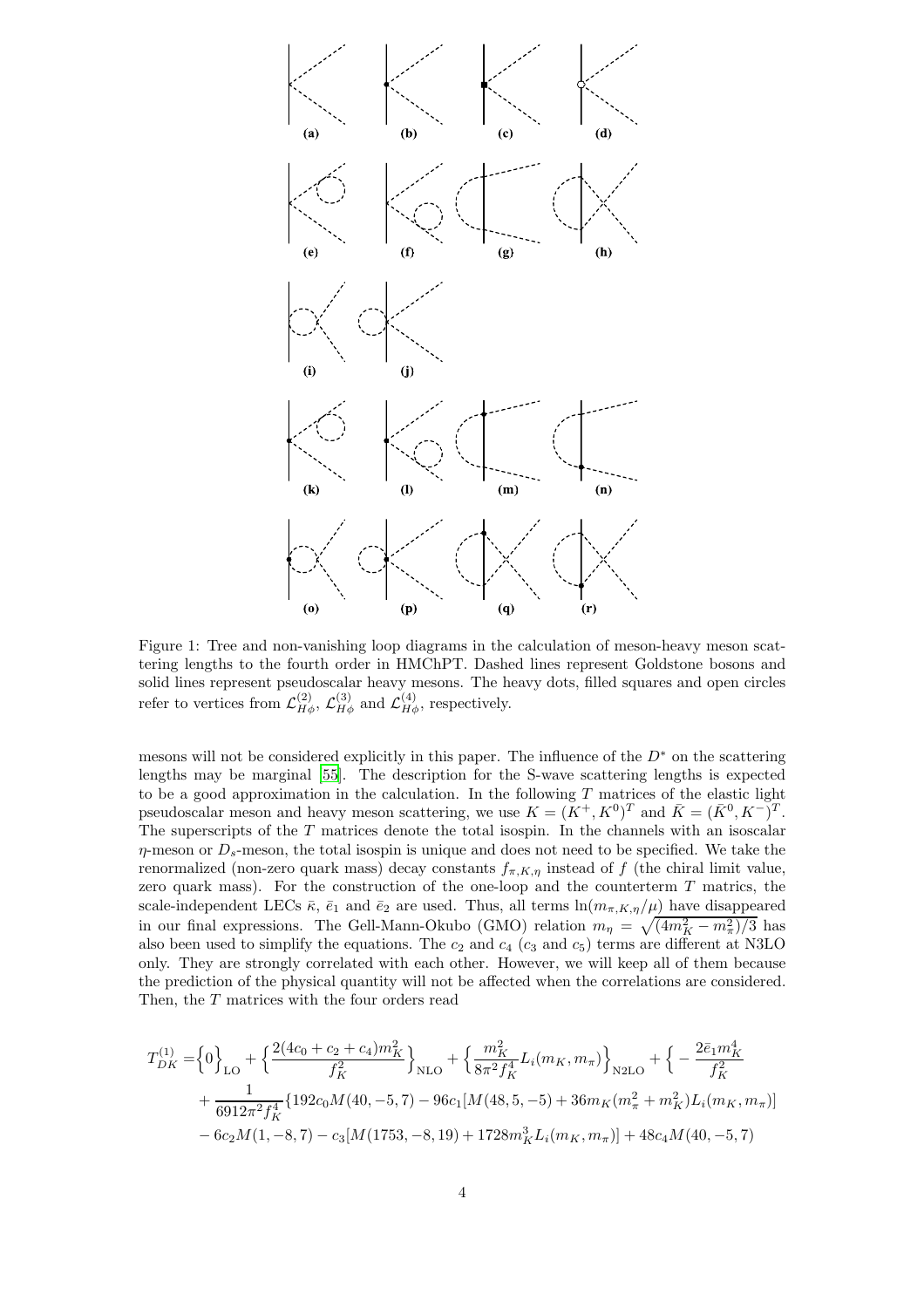<span id="page-4-0"></span>
$$
+8c_5[M(-170,7,19)-216m_K^3L_i(m_K,m_\pi)]\big\}_{N3LO},\tag{14}
$$

$$
T_{DK}^{(0)} = \left\{ \frac{2m_K}{f_K^2} \right\}_{LO} + \left\{ \frac{2(4c_0 + 4c_1 + c_2 + c_3 + c_4 + c_5)m_K^2}{f_K^2} \right\}_{NLO} + \left\{ \frac{16\bar{\kappa}m_K^3}{f_K^2} + \frac{3m_K^2}{8\pi^2 f_K^4} [m_K - A(-m_K, m_\eta)] \right\}_{N2LO} + \left\{ -\frac{2(\bar{e}_1 + \bar{e}_2)m_K^4}{f_K^2} + \frac{1}{6912\pi^2 f_K^4} \{ 192c_0M(40, -5, 7) + 96c_1[M(204, -41, 5) - 36m_K(5m_K^2 - 3m_\pi^2)A(-m_K, m_\eta)] - 6c_2M(1, -8, 7) + c_3[M(3557, 8, -19) - 1728m_K^3A(-m_K, m_\eta)] + 48c_4M(40, -5, 7) + 8c_5[M(478, 7, 19) - 216m_K^3A(-m_K, m_\eta)] \} \right\}_{N3LO},
$$
\n(15)

$$
T_{DK}^{(1)} = \left\{ -\frac{m_K}{f_K^2} \right\}_{LO} + \left\{ \frac{(8c_0 + 4c_1 + 2c_2 + c_3 + 2c_4 + c_5)m_K^2}{f_K^2} \right\}_{NLO} + \left\{ -\frac{8\bar{\kappa}m_K^3}{f_K^2} + \frac{m_K^2}{16\pi^2 f_K^4} [-3m_K - 3A(m_K, m_\eta) + L(m_K, m_\pi)] \right\}_{N2LO} + \left\{ -\frac{(2\bar{e}_1 + \bar{e}_2)m_K^4}{f_K^2} + \frac{1}{6912\pi^2 f_K^4} \{ 192c_0M(40, -5, 7) + 96c_1[M(78, -23, 5) + 18m_K(5m_K^2 - 3m_\pi^2)A(m_K, m_\eta) + 18m_K(m_K^2 + m_\pi^2)L(m_K, m_\pi)] - 6c_2M(1, -8, 7) - c_3[M(902, 8, -19) + 864m_K^3A(m_K, m_\eta) + 864m_K^3L(m_K, m_\pi)] + 48c_4M(40, -5, 7) + 8c_5[M(154, 7, 19) + 108m_K^3A(m_K, m_\eta) + 108m_K^3L(m_K, m_\pi)] \right\}_{N3LO},
$$
\n(16)

$$
T_{D\bar{K}}^{(0)} = \left\{ \frac{m_K}{f_K^2} \right\}_{LO} + \left\{ \frac{(8c_0 - 4c_1 + 2c_2 - c_3 + 2c_4 - c_5)m_K^2}{f_K^2} \right\}_{NLO} + \left\{ \frac{8\bar{\kappa}m_K^3}{f_K^2} + \frac{3m_K^2}{16\pi f_K^4} [m_K + A(m_K, m_\eta) + L(m_K, m_\pi)] \right\}_{N2LO} + \left\{ \frac{(-2\bar{e}_1 + \bar{e}_2)m_K^4}{f_K^2} + \frac{1}{6912\pi^2 f_K^4} \{ 192c_0M(40, -5, 7) + 96c_1[M(-174, 13, 5) + m_K(-90m_K^2 + 54m_\pi^2)A(m_K, m_\eta) + 54(m_K^2 + m_\pi^2)L(m_K, m_\pi)] - 6c_2M(1, -8, 7) - c_3[M(4408, -8, 19) + 864m_K^3A(m_K, m_\eta) - 2592m_K^3L(m_K, m_\pi)] + 48c_4M(40, -5, 7) + 8c_5[M(-494, 7, 19) - 108m_K^3A(m_K, m_\eta) + 324m_K^3L(m_K, m_\eta)] \right\}_{N3LO},
$$
\n(17)

$$
T_{D_s K} = \left\{ -\frac{m_K}{f_K^2} \right\}_{LO} + \left\{ \frac{(8c_0 + 4c_1 + 2c_2 + c_3 + 2c_4 + c_5)m_K^2}{f_K^2} \right\}_{NLO} + \left\{ -\frac{8\bar{\kappa}m_K^3}{f_K^2} - \frac{3m_K^2}{16\pi^2 f_K^4} [m_K + A(m_K, m_\eta) - L(m_K, m_\pi)] \right\}_{N2LO} + \left\{ -\frac{(2\bar{e}_1 + \bar{e}_2)m_K^4}{f_K^2} + \frac{1}{6912\pi^2 f_K^4} \{ 192c_0M(40, -5, 7) + 192c_1[M(25, 9, 2) - 9m_K(5m_K^2 - 3m_\pi^2)A(m_K, m_\eta) - 27m_K(m_K^2 + m_\pi^2)L(m_K, m_\pi)] - 6c_2M(1, -8, 7) - c_3[M(-845, -32, 4) + 864m_K^3A(m_K, m_\eta) + 2592m_K^3L(m_K, m_\pi)] + 48c_4M(40, -5, 7) + 32c_5[M(64, -11, 1) - 27m_K^3A(m_K, m_\eta) - 81m_K^3L(m_K, m_\pi)] \right\}_{N3LO},
$$
\n(18)

$$
T_{D_s\bar{K}} = \left\{ \frac{m_K}{f_K^2} \right\}_{LO} + \left\{ \frac{(8c_0 + 4c_1 + 2c_2 + c_3 + 2c_4 + c_5)m_K^2}{f_K^2} \right\}_{NLO} + \left\{ \frac{8\bar{\kappa}m_K^3}{f_K^2} - \frac{3m_K^2}{16\pi^2 f_K^4} [m_K - A(-m_K, m_\eta) + L_i(m_K, m_\pi)] \right\}_{N2LO} + \left\{ -\frac{(2\bar{e}_1 + \bar{e}_2)m_K^4}{f_K^2} + \frac{1}{6912\pi^2 f_K^4} \{ 192c_0M(40, -5, 7) + 192c_1[M(25, 9, 2) + 9m_K(5m_K^2 - 3m_\pi^2)A(-m_K, m_\eta) + 27m_K(m_K^2 + m_\pi^2)L_i(m_K, m_\pi)] - 6c_2M(1, -8, 7) + c_3[M(845, 32, -4) + 864m_K^3A(-m_K, m_\eta) + 2592m_K^3L_i(m_K, m_\pi)] + 48c_4M(40, -5, 7) + 32c_5[M(64, -11, 1) + 27m_K^3A(-m_K, m_\eta) + 81m_K^3L_i(m_K, m_\pi)] \right\}_{N3LO},
$$
\n(19)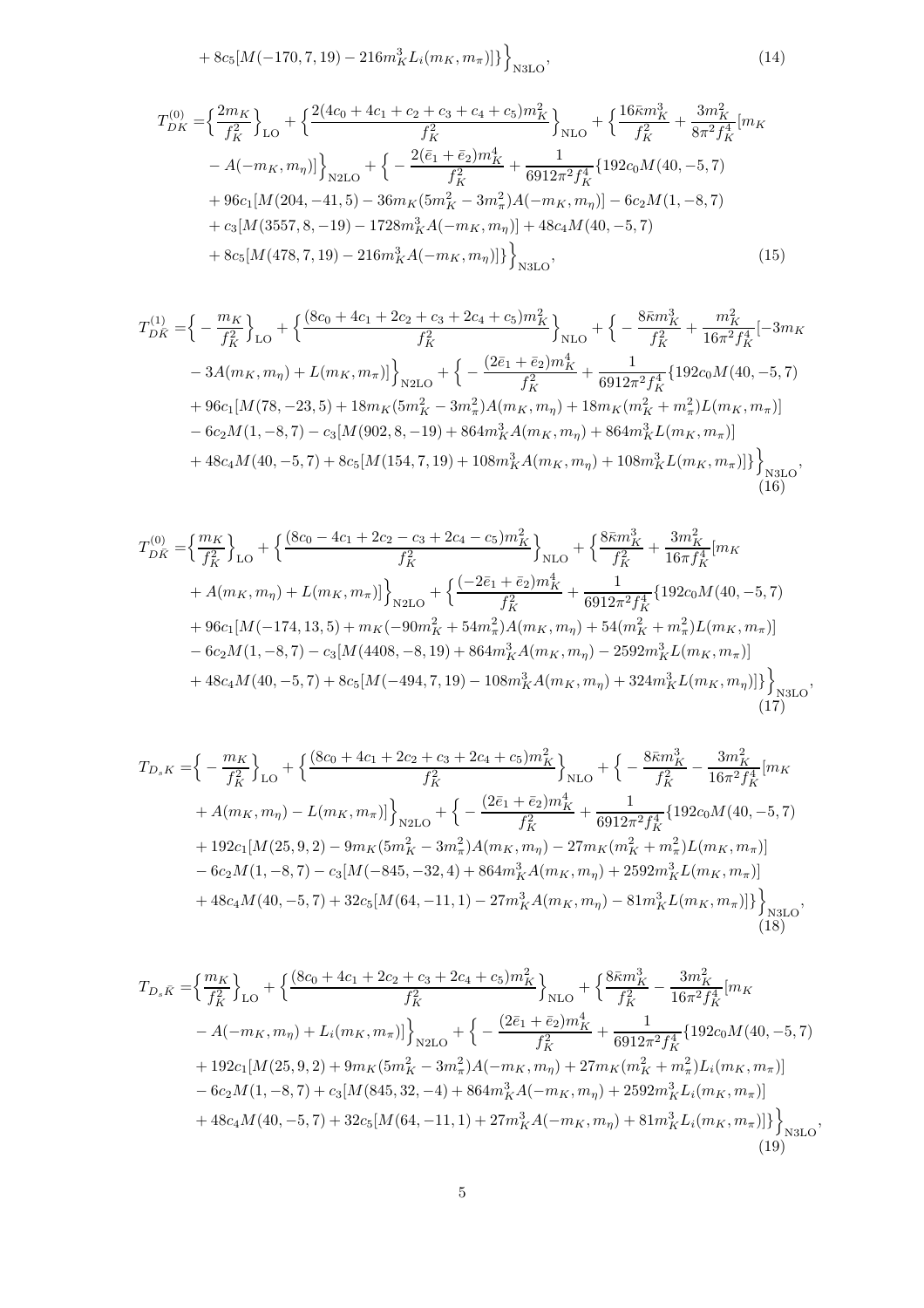$$
T_{D\pi}^{(3/2)} = \left\{ -\frac{m_{\pi}}{f_{\pi}^2} \right\}_{LO} + \left\{ \frac{(8c_0 + 4c_1 + 2c_2 + c_3 + 2c_4 + c_5)m_{\pi}^2}{f_{\pi}^2} \right\}_{NLO} + \left\{ -\frac{8\bar{\kappa}m_{\pi}^3}{f_{\pi}^2} - \frac{m_{\pi}^2}{16\pi^2 f_{\pi}^4} [3m_{\pi} + 2A(m_{\pi}, m_K)] \right\}_{N2LO} + \left\{ -\frac{(2\bar{e}_1 + \bar{e}_2)m_{\pi}^4}{f_{\pi}^2} + \frac{1}{768\pi^2 f_{\pi}^4} \{ 128c_0M(1, 1, 5) + 32c_1[M(1, 7, 16) + 12m_{\pi}(m_{\pi}^2 + m_K^2)A(m_{\pi}, m_K)] + 4c_2(m_{\pi}^4 - m_K^4) - c_3[m_{K}^4 - 98m_{\pi}^4 - 192m_{\pi}^3A(m_{\pi}, m_K)] + 32c_4M(1, 1, 5) + 8c_5[M(1, 1, 22) + 24m_{\pi}^3A(m_{\pi}, m_K)] \right\}_{N3LO},
$$
\n(20)

$$
T_{D\pi}^{(1/2)} = \left\{ \frac{2m_{\pi}}{f_{\pi}^2} \right\}_{LO} + \left\{ \frac{(8c_0 + 4c_1 + 2c_2 + c_3 + 2c_4 + c_5)m_{\pi}^2}{f_{\pi}^2} \right\}_{NLO} + \left\{ \frac{16\bar{\kappa}m_{\pi}^3}{f_{\pi}^2} - \frac{m_{\pi}^2}{16\pi^2 f_{\pi}^4} [6m_{\pi} + A(m_{\pi}, m_K) - 3A(-m_{\pi}, m_K)] \right\}_{N2LO} + \left\{ -\frac{(2\bar{e}_1 + \bar{e}_2)m_{\pi}^4}{f_{\pi}^2} + \frac{1}{768\pi^2 f_{\pi}^4} \{ 128c_0M(1, 1, 5) + 32c_1[M(1, 7, 16) - 6m_{\pi}(m_{\pi}^2 + m_K^2)A(m_{\pi}, m_K) - 18m_{\pi}(m_{\pi}^2 + m_K^2)A(-m_{\pi}, m_K)] \right\} + 4c_2(m_{\pi}^4 - m_K^4) - c_3[m_K^4 - 98m_{\pi}^4 + 96m_{\pi}^3A(m_{\pi}, m_K) + 288m_{\pi}^3A(-m_{\pi}, m_K)] \right\}_{N3LO},
$$
\n
$$
+ 32c_4M(1, 1, 5) + 8c_5[M(1, 1, 22) - 12m_{\pi}^3A(m_{\pi}, m_K) - 36m_{\pi}^3A(-m_{\pi}, m_K)] \right\}_{N3LO},
$$
\n(21)

$$
T_{D_s\pi} = \left\{0\right\}_{LO} + \left\{\frac{2(4c_0 + c_2 + c_4)m_{\pi}^2}{f_{\pi}^2}\right\}_{NLO} + \left\{-\frac{1}{8\pi^2 f_{\pi}^4} m_{\pi}^2 [A(-m_{\pi}, m_K) + A(m_{\pi}, m_K)]\right\}_{N2LO}
$$
  
+ 
$$
\left\{-\frac{2\bar{e}_1 m_{\pi}^4}{f_{\pi}^2} + \frac{1}{384\pi^2 f_{\pi}^4} \{64c_0 M(1, 1, 5) + 32c_1 (m_{\pi}^2 + m_K^2) [m_K^2 - 6m_{\pi}^2 + 6m_{\pi}A(-m_{\pi}, m_K) - 6m_{\pi}A(m_{\pi}, m_K)] + 2c_2 (m_{\pi}^4 - m_K^4) - c_3 [m_K^4 + 96m_{\pi}^4 + 96m_{\pi}^3A(m_{\pi}, m_K) - 96m_{\pi}^3A(-m_{\pi}, m_K)] + 16c_4 M(1, 1, 5) + 8c_5 [M(1, 1, -12) + 12m_{\pi}^3A(-m_{\pi}^2, m_K) - 12m_{\pi}^3A(m_{\pi}, m_K)]\}\right\}_{N3LO},
$$
\n(22)

$$
T_{D\eta} = \left\{0\right\}_{LO} + \left\{\frac{1}{9f_{\eta}^{2}}[4(24c_{0} + 6c_{2} + c_{3} + 6c_{4} + c_{5})m_{K}^{2} - (24c_{0} - 12c_{1} + 6c_{2} + c_{3} + 6c_{4} + c_{5})m_{\pi}^{2}]\right\}_{NLO}
$$
  
+ 
$$
\left\{\frac{3}{16\pi f_{\eta}^{4}}m_{\eta}^{2}[L(m_{\eta}, m_{K}) + L_{i}(m_{\eta}, m_{K})]\right\}_{N2LO} + \left\{\frac{1}{256\pi^{2}f_{\eta}^{4}}\{128c_{0}m_{K}^{2}(m_{\eta}^{2} + m_{K}^{2})\} + 32c_{1}[-9m_{\eta}^{2}m_{K}^{2} + 6m_{\eta}^{2}m_{\pi}^{2} + m_{K}^{4} + 2m_{\eta}(5m_{K}^{2} - 3m_{\pi}^{2})L(m_{\eta}, m_{K}) + 2m_{\eta}(-5m_{K}^{2} + 3m_{\pi}^{2})L_{i}(m_{\eta}, m_{K})] - 4c_{2}m_{K}^{4} - c_{3}[32m_{\eta}^{4} + m_{K}^{4} + 32L_{i}(m_{\eta}, m_{K}) - 32L(m_{\eta}, m_{K})]\right\}
$$
  
+ 
$$
32c_{4}m_{K}^{2}(m_{K}^{2} + m_{\eta}^{2}) + 8c_{5}[m_{K}^{4} + m_{K}^{2}m_{\eta}^{2} - 4m_{\eta}^{4} - 4m_{\eta}^{3}L(m_{\eta}, m_{K}) - 4m_{\eta}^{3}L_{i}(m_{\eta}, m_{K})]\right\}_{N3LO},
$$
(23)

<span id="page-5-0"></span>
$$
T_{D_s\eta} = \left\{0\right\}_{LO} + \left\{\frac{1}{9f_{\eta}^2} [8(12c_0 + 12c_1 + 3c_2 + 2c_3 + 3c_4 + 2c_5)m_K^2 - 2(12c_0 + 24c_1 + 3c_2 + 2c_3 + 3c_4 + 2c_5)m_{\pi}^2] \right\}_{NLO} + \left\{\frac{3}{8\pi f_{\eta}^4} m_{\eta}^2 [L(m_{\eta}, m_K) + L_i(m_{\eta}, m_K)]\right\}_{N2LO}
$$
  
+ 
$$
\left\{\frac{1}{128\pi^2 f_{\eta}^4} \{64c_0 m_K^2 (m_K^2 + m_{\eta}^2) + 32c_1 [11m_{\eta}^2 m_K^2 - 6m_{\eta}^2 m_{\pi}^2 + m_K^4 + 2m_{\eta}(5m_K^2 - 3m_{\pi}^2)L_i(m_{\eta}, m_K) - 2m_{\eta}(5m_K^2 - 3m_{\pi}^2)L(m_{\eta}, m_K)] - 2c_2 m_K^4 - c_3 [-32m_{\eta}^4 + m_K^4 - 32m_{\eta}^3 L_i(m_{\eta}, m_K) + 32m_{\eta}^3 L(m_{\eta}, m_K)] + 16c_4 m_K^2 (m_{\eta}^2 + m_K^2) + 8c_5 [m_K^4 + m_K^2 m_{\eta}^2 + 4m_{\eta}^4 + 4m_{\eta}^3 L_i(m_{\eta}, m_K) - 4m_{\eta}^3 L(m_{\eta}, m_K)]\} \right\}_{N3LO}.
$$
 (24)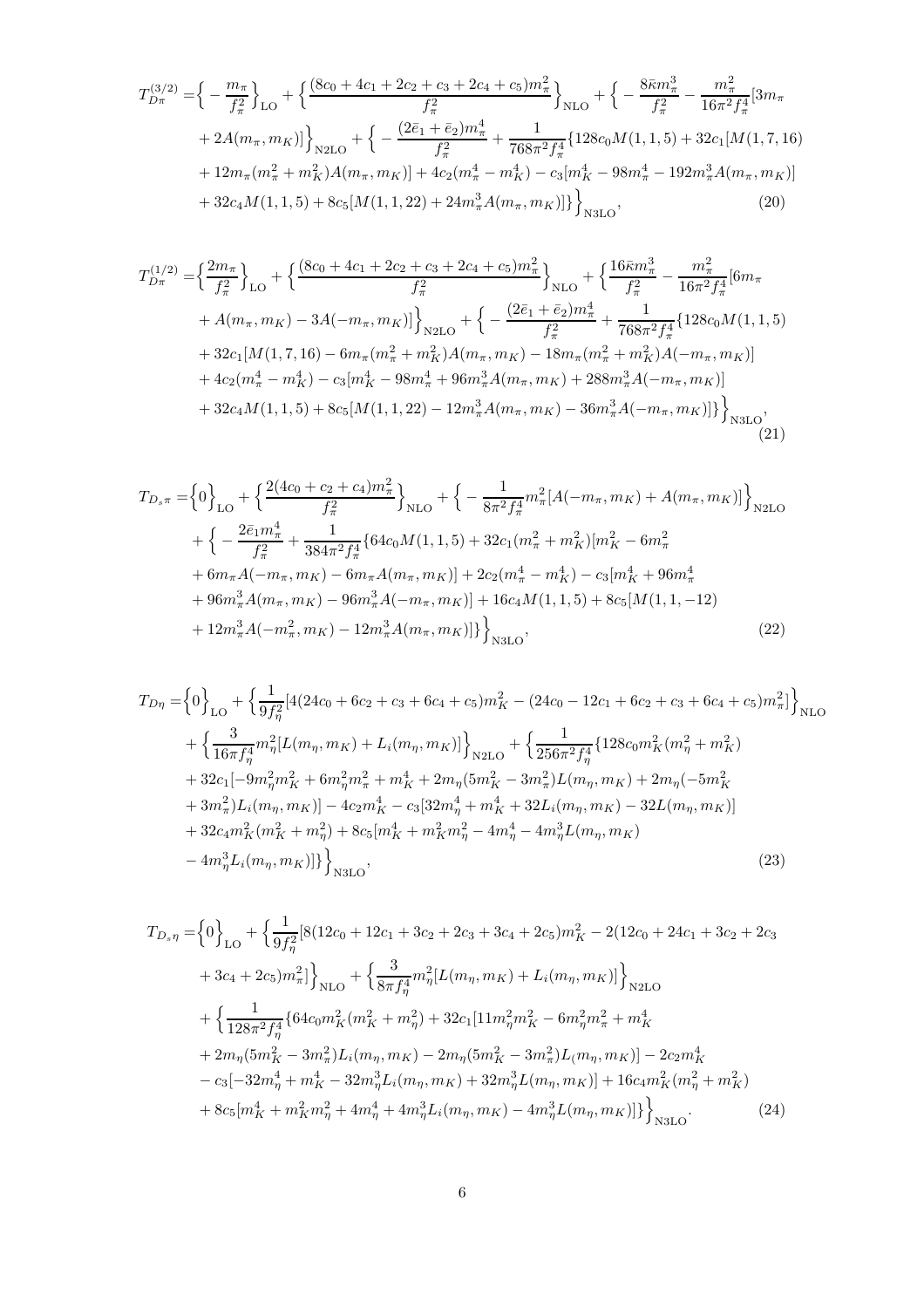## <span id="page-6-0"></span>4 Scattering lengths

The S-wave scattering length is defined through

<span id="page-6-2"></span>
$$
a = \frac{M}{8\pi (M+m)} T_{\text{th}},\tag{25}
$$

where  $m$  and  $M$  denote the light and heavy meson mass, respectively. We take the sign convention that a repulsive interaction has a negative scattering length. In order to obtain a correct description for the channels which may include bound states or resonances, the T matrix must be iterated to infinite order. We can use a Lippmann-Schwinger equation with a cutoff range scale, denoted by  $\mu$ , to obtain a finite result, as done in ref. [\[58](#page-20-5)]. For a single channel separable potential, the scattering length is given by

<span id="page-6-3"></span>
$$
a = a_{\text{Born}} (1 - \frac{1}{2} \mu a_{\text{Born}})^{-1}.
$$
 (26)

Here  $a_{\text{Born}}$  includes the contributions from all the diagrams except for the iterated diagrams (g), (m) and (n) of Fig. [1](#page-3-0) in this work. The contributions from the three diagrams can be obtained through the iteration of the diagrams (a) and (b). Thus, our calculations include all the contributions from the tree diagrams, the renormalization diagrams and the crossed diagrams up to forth order in the iteration of the potential. As a result, the scattering lengths will not include explicitly the imaginary parts.

## <span id="page-6-1"></span>5 Results and discussion

Before making predictions, we have to determine the low-energy constants. We have the values  $c_0 = 0.0045 \,\text{GeV}^{-1}$  and  $c_1 = 0.1112 \,\text{GeV}^{-1}$  from ref. [\[55](#page-20-2)] through the relations  $h_0 = 2M_0c_0$  and  $h_1 = 2M_0c_1$ , where  $M_0 = 1918$  MeV is taken for the charmed system [\[59\]](#page-20-6). For the other LECs, we have two fitting strategies to determine the pertinent constants. One is using the perturbative scattering length formula, Eq. [\(25\)](#page-6-2), and the other is using the iterated scattering length formula, Eq. [\(26\)](#page-6-3). For the perturbative formula, the T matrices are from the Eqs. [\(14\)](#page-4-0)-[\(24\)](#page-5-0), and for the iterated formula, the contributions from the iterated diagrams  $(g)$ ,  $(m)$  and  $(n)$  of Fig. [1](#page-3-0) should be subtracted.

#### 5.1 Perturbative fitting

Now we determine  $c_{2,3,4,5}$ ,  $\bar{\kappa}$ ,  $\bar{e}_1$ , and  $\bar{e}_2$  using the perturbative formula, Eq. [\(25\)](#page-6-2) and the lattice data of the five channels  $[D\bar{K}(I = 0), D\bar{K}(I = 1), D\pi(I = 3/2), D_sK, D_s\pi]$  which include the values of the scattering lengths and the masses of the pion, kaon,  $D$  and  $D_s$  mesons from ref. [\[20\]](#page-18-19), and the GMO relation is used throughout this paper. The corresponding lattice values of  $f_{\pi}$  and  $f_K$  are used from ref. [\[24\]](#page-18-23), and we always choose  $f_\eta = 1.2 f_\pi$  in this paper. The lattice data are obtained by using the unphysical quark mass, then the mass of the light meson can achieve a large value ( $\sim$  700 MeV). However, the chiral expressions are expanded in terms of  $m_\pi/\Lambda_\chi$ , where  $m_\pi$ denotes the mass of the light meson and  $\Lambda_{\chi}$  is the chiral symmetry breaking scale ( $\sim 1 \text{ GeV}$ ). The large mass of the light meson maybe cause the problem of the convergence. Besides, the prediction for the scattering length should be independent of the inputs. Therefore, we take three different fits denoted as: Fit p1, Fit p2, and Fit p3 which include the (M007, M010), (M007, M010, M020), and (M007, M010, M020, M030) data from Refs. [\[20,](#page-18-19) [24\]](#page-18-23), respectively. Thus, there are 10, 15, and 20 data in total for Fit p1, Fit p2, and Fit p3, respectively. The resulting LECs with the correlations between the parameters for the three fits can be found in Tab. [1.](#page-7-0) The values of the LECs from Fit p1 and Fit p2 are roughly consistent, and the resulting LECs from Fit p3 are the large differences because the large mass of the light meson are taken. However, the results from Fit p3 are still valid because the light meson mass is still smaller than the chiral symmetry break scale ( $\sim 1 \,\text{GeV}$ ). The uncertainty for the respective parameter is statistical, and it measures how much a particular parameter can be changed while maintaining a good description of the fitted data. However, the LECs cannot really vary independently of each other because of the mutual correlations, as detailed in refs. [\[60,](#page-20-7) [61\]](#page-20-8). Thus, the large uncertainties for LECs in our fits will not make the errors of the scattering lengths become large, because a full error analysis requires a complete covariance matrix which indicates the mutual correlations between the parameters. One of the reasons for the large uncertainties is that the number of data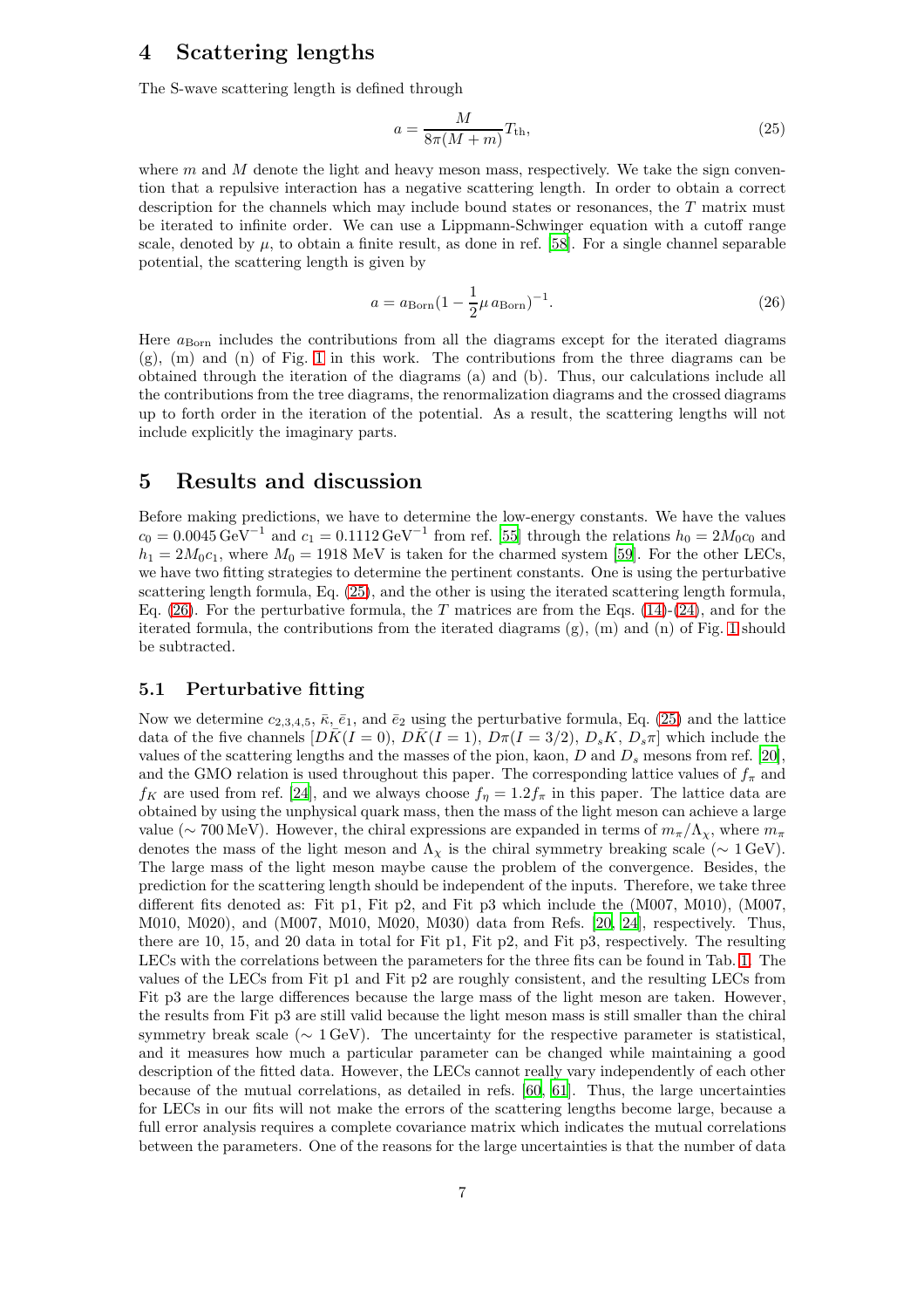|                                      | Fit p1                      | c <sub>2</sub>   | $c_3$            | $c_4$            | $c_5$              | $\bar{\kappa}$      | $\bar{e}_1$ | $\bar{e}_2$ |
|--------------------------------------|-----------------------------|------------------|------------------|------------------|--------------------|---------------------|-------------|-------------|
| $c_2 \, (\text{GeV}^{-1})$           | $0.53 \pm 3.12$             | $1.00\,$         | $-0.83$          | $-0.99$          | $\rm 0.83$         | $0.90\,$            | $-0.25$     | $-0.73$     |
| $c_3$ (GeV <sup>-1</sup> )           | $-2.82\pm3.59$              |                  | 1.00             | 0.90             | $-0.99$            | $-0.86$             | 0.67        | 0.49        |
| $c_4 \, (\text{GeV}^{-1})$           | $-0.26 \pm 2.71$            |                  |                  | 1.00             | $-0.90$            | $-0.91$             | 0.38        | 0.69        |
| $c_5~(\mathrm{GeV}^{-1})$            | $3.22 \pm 4.44$             |                  |                  |                  | 1.00               | 0.86                | $-0.67$     | $-0.49$     |
| $\bar{\kappa}$ (GeV <sup>-2</sup> )  | $0.87 \pm 0.51$             |                  |                  |                  |                    | $1.00\,$            | $-0.33$     | $-0.85$     |
| $\bar{e}_1~(\mathrm{GeV}^{-3})$      | $-0.44\pm1.30$              |                  |                  |                  |                    |                     | 1.00        | $-0.18$     |
| $\bar{e}_2\ (\mathrm{GeV}^{-3})$     | $-6.15\pm4.54$              |                  |                  |                  |                    |                     |             | 1.00        |
| $\chi^2/\text{d.o.f.}$               | $\frac{3.41}{10-7} = 1.14$  |                  |                  |                  |                    |                     |             |             |
|                                      | Fit p2                      | $\overline{c_2}$ | $c_3$            | $\overline{c_4}$ | $c_5$              | $\overline{\kappa}$ | $\bar{e}_1$ | $\bar{e}_2$ |
| $c_2$ (GeV <sup>-1</sup> )           | $0.96\pm2.02$               | 1.00             | $-0.76$          | $-0.99$          | 0.77               | 0.81                | $-0.44$     | $-0.53$     |
| $c_3$ (GeV <sup>-1</sup> )           | $-3.46\pm1.84$              |                  | 1.00             | 0.84             | $-0.99$            | $-0.70$             | 0.86        | 0.21        |
| $c_4$ (GeV <sup>-1</sup> )           | $-0.63 \pm 1.68$            |                  |                  | 1.00             | $-0.84$            | $-0.82$             | 0.55        | 0.48        |
| $c_5 \ (\text{GeV}^{-1})$            | $4.08 \pm 2.28$             |                  |                  |                  | 1.00               | 0.71                | $-0.86$     | $-0.22$     |
| $\bar{\kappa}$ (GeV <sup>-2</sup> )  | $0.98 \pm 0.29$             |                  |                  |                  |                    | 1.00                | $-0.41$     | $-0.84$     |
| $\bar{e}_1 \ (\text{GeV}^{-3})$      | $-0.05 \pm 0.66$            |                  |                  |                  |                    |                     | 1.00        | $-0.11$     |
| $\bar{e}_2$ (GeV <sup>-3</sup> )     | $-7.62\pm2.65$              |                  |                  |                  |                    |                     |             | 1.00        |
| $\chi^2/\text{d.o.f.}$               | $\frac{10.43}{15-7} = 1.30$ |                  |                  |                  |                    |                     |             |             |
|                                      | Fit p3                      | $\mathfrak{c}_2$ | $\mathfrak{c}_3$ | $\overline{c_4}$ | $\boldsymbol{c}_5$ | $\bar{\kappa}$      | $\bar{e}_1$ | $\bar{e}_2$ |
| $c_2$ (GeV <sup>-1</sup> )           | $-1.05\pm1.15$              | 1.00             | $-0.69$          | $-0.99$          | 0.71               | 0.78                | $-0.66$     | $-0.45$     |
| $c_3 \, (\text{GeV}^{-1})$           | $-0.34\pm0.83$              |                  | 1.00             | 0.76             | $-0.99\,$          | $-0.51$             | 0.89        | 0.03        |
| $c_4$ (GeV <sup>-1</sup> )           | $1.34 \pm 0.93$             |                  |                  | 1.00             | $-0.79$            | $-0.76$             | 0.74        | 0.40        |
| $c_5~(\mathrm{GeV}^{-1})$            | $0.20\pm1.03$               |                  |                  |                  | 1.00               | $0.54\,$            | $-0.90$     | $-0.05$     |
| $\bar{\kappa} \ (\mathrm{GeV}^{-2})$ | $0.54 \pm 0.17$             |                  |                  |                  |                    | 1.00                | $-0.43$     | $-0.85$     |
| $\bar{e}_1 \ (\text{GeV}^{-3})$      | $0.99\pm0.35$               |                  |                  |                  |                    |                     | 1.00        | $-0.07$     |
| $\bar{e}_2$ (GeV <sup>-3</sup> )     | $-5.35\pm1.62$              |                  |                  |                  |                    |                     |             | 1.00        |
| $\chi^2/\text{d.o.f.}$               | $\frac{21.76}{20-7} = 1.67$ |                  |                  |                  |                    |                     |             |             |

<span id="page-7-0"></span>Table 1: Values of the various fits with the correlations between the parameters through the perturbative scattering lengths formula, Eq. [\(25\)](#page-6-2). For a detailed description of these fits, see the main text.

is small but the number of parameters is large. We can find that the errors of Fit p3 are smaller than the ones of Fit p1. The other reason is that the LECs correlate each other, especially for the  $c_2$  and  $c_4$  ( $c_3$  and  $c_5$ ). The absolute value of the correlation between  $c_2$  and  $c_4$  ( $c_3$  and  $c_5$ ) is very close to one  $(0.99)$ , which is consistent with the fact that the difference of the T matrix only appears at N3LO. Therefore, we can remove one of them. However, all of them are still retained in our calculation because the prediction of the scattering length will not be affected when the correlations are considered. Besides the large uncertainties and the strong correlations, the values of the LECs are of natural size. The result is consistent with the assumption that the contributions from the  $D^*$  vector mesons are marginal. We can also find that the absolute value of  $c_2$  (c<sub>4</sub>) is much smaller than  $c_3$  (c<sub>5</sub>) in Fit p1 and Fit p2 because the  $c_2$  (c<sub>4</sub>) term is suppressed by  $1/N_c$  as compared to the  $c_3$  ( $c_5$ ) term. In Fit p3, the feature is inverse because the large masses of the light pseudoscalar mesons reduce the fitting accuracy.

The corresponding scattering lengths from the three fits are shown in Fig. [2.](#page-8-0) The scattering lengths of the five channels except for the  $D\bar{K}(I = 1)$  from all of the three fits are in good agreement with the data from lattice QCD when  $m_{\pi} \simeq 301,364 \,\text{MeV}$ . For the  $D\bar{K}(I=1)$ , the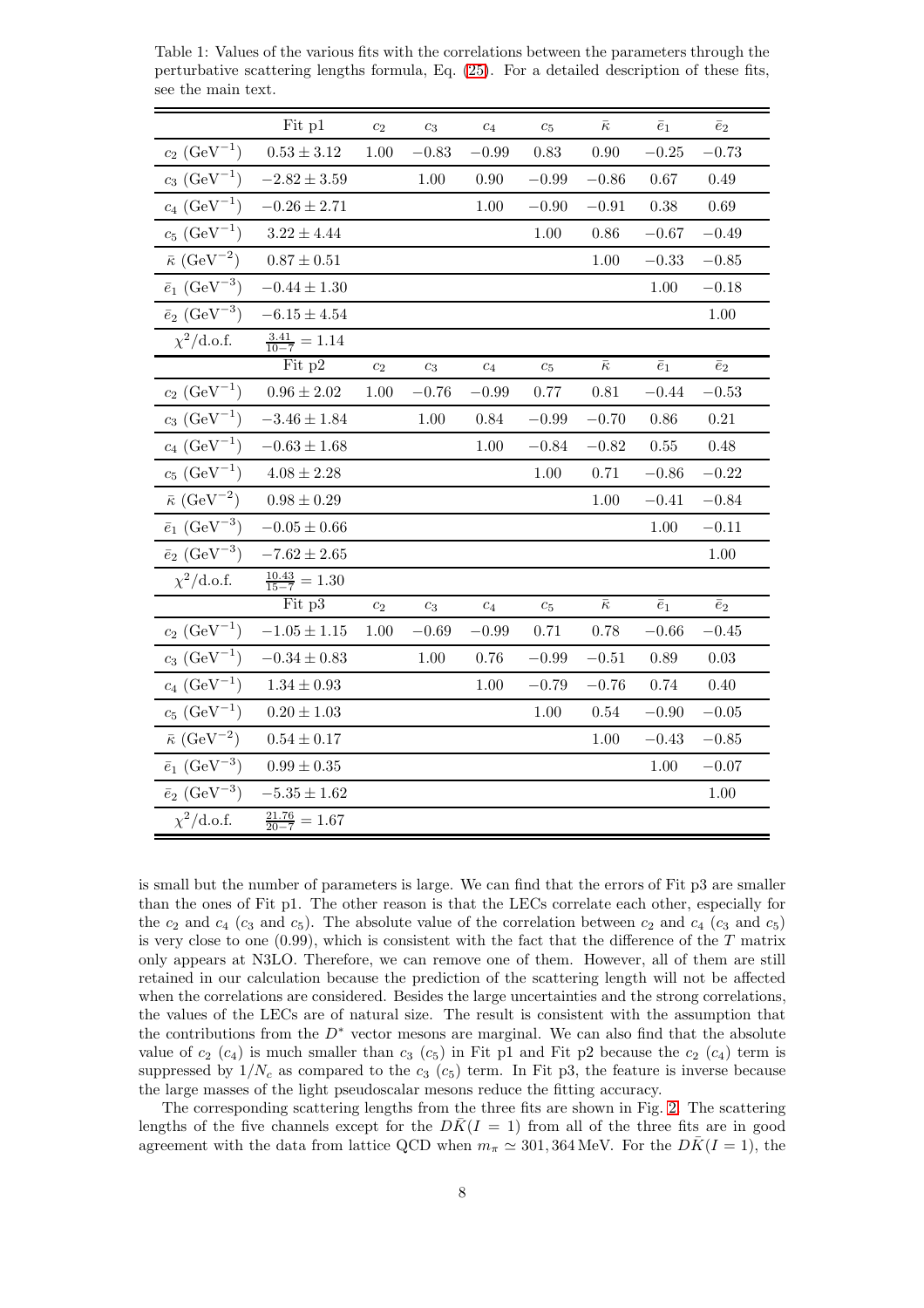

<span id="page-8-0"></span>Figure 2: Comparison of the results of the 5-channel fits through the perturbative formula, Eq. [\(25\)](#page-6-2), to the lattice data of the scattering lengths from ref. [\[20](#page-18-19)].

value of the scattering length from lattice QCD has large error ( $\sim 34\%$ ) at  $m_{\pi} \simeq 301$  MeV. However, the channel at this pion mass only has a small repulsive interaction ( $\sim -0.14$  fm) which is far away from the nonlinear region generated by the pole of the iterated scattering length formula. Thus, the large error for the data point should have a small influence on the prediction for the strong attractive interaction. For Fit p1, the predictions of the scattering lengths at  $m_{\pi} \simeq 511,617 \,\text{MeV}$  are away from the lattice QCD in most data points, but they still have the same order of magnitude. For Fit p2 and p3, the descriptions of the scattering lengths at  $m_{\pi} \simeq 511,617 \text{ MeV}$  have been improved, but the deviations are significantly larger than the ones at the smaller mass of pion. The chiral expansions for the scattering lengths are expanded in terms of the  $m_{\pi,K,n}/\Lambda$ . Therefore, the large mass of the light pseudoscalar meson causes the poor convergence and reduces the reliability of the predictions of the scattering lengths. Nevertheless, the values of the extrapolation from the low mass to high mass are consistent with the results from lattice QCD in the same order of magnitude.

In the following, we make predictions of the scattering lengths for the 11 channels at the physical values using the LECs determined above. We use the values of the physical parameters:  $m_{\pi} = 139.57 \,\text{MeV}, m_K = 493.68 \,\text{MeV}, f_{\pi} = 92.07 \,\text{MeV}, f_K = 110.03 \,\text{MeV}, M_D = 1869.66 \,\text{MeV},$  $M_{Ds} = 1968.35 \text{ MeV from PDG [62].}$  $M_{Ds} = 1968.35 \text{ MeV from PDG [62].}$  $M_{Ds} = 1968.35 \text{ MeV from PDG [62].}$  The results with the three different fits are shown in Tab. [2.](#page-9-0) The errors of the scattering lengths in the total values are estimated from the statistical errors of the LECs using the error propagation formula with the correlations. We can see that the errors from the LECs with large errors are not too large to be unacceptable because of the correlations between the parameters. The errors in the respective orders are not given because we do not fit the scattering lengths up to the corresponding orders, and the values of the scattering lengths from the respective orders (i.e., the contributions exclude the lower orders) are presented. We can find that the results tend to be convergent for most of the channels in the three fits. The results from the three fits are almost consistent, and the large difference does not occur. The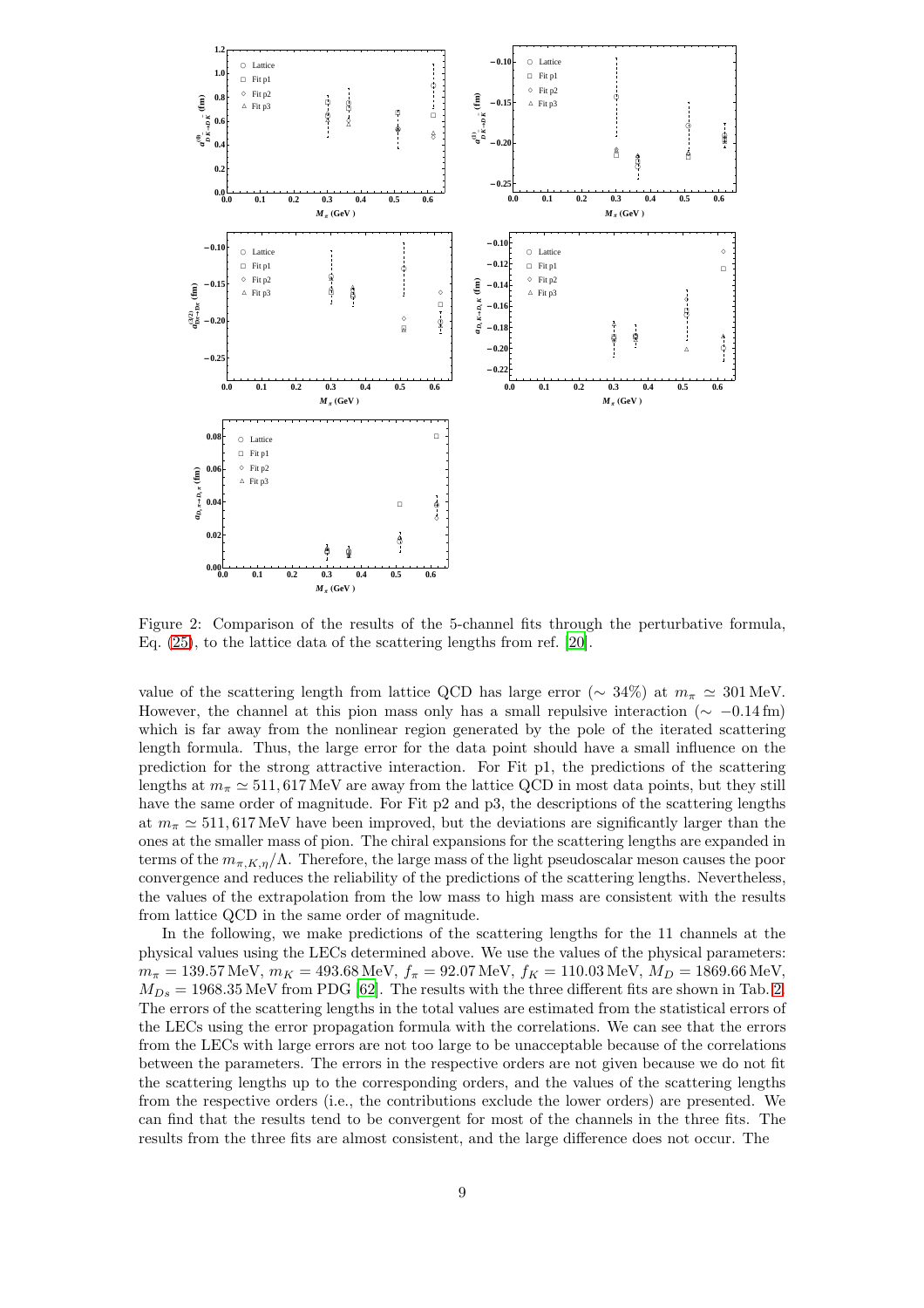| Fit p1                      | $\mathcal{O}(p)$ | $\mathcal{O}(p^2)$ | $\mathcal{O}(p^3)$ | $\mathcal{O}(p^4)$ | Total                  |
|-----------------------------|------------------|--------------------|--------------------|--------------------|------------------------|
| $a_{DK}^{\left( 1\right) }$ | 0.00             | 0.07               | $-0.12 + 0.19i$    | $0.09 - 0.13i$     | $0.04(3) + 0.07(16)i$  |
| $a_{DK}^{(0)}$              | 0.51             | 0.29               | 0.77               | 0.41               | 1.98(93)               |
| $a^{(1)}_{D\bar K}$         | $-0.25$          | 0.18               | $-0.49$            | 0.33               | $-0.23(3)$             |
| $a_{D\bar K}^{(0)}$         | 0.25             | $-0.04$            | 0.73               | $-0.16$            | 0.80(6)                |
| $a_{D_sK}$                  | $-0.26$          | 0.18               | $-0.38$            | 0.24               | $-0.21(7)$             |
| $a_{D_s\bar K}$             | 0.26             | 0.18               | $0.21 + 0.29i$     | $0.33 + 0.19i$     | $0.97(47) + 0.49(22)i$ |
| $a_{D\pi}^{(3/2)}$          | $-0.12$          | 0.02               | $-0.04$            | 0.04               | $-0.09(3)$             |
| $a_{D\pi}^{(1/2)}$          | 0.24             | $0.02\,$           | $0.02\,$           | $-0.01$            | 0.27(2)                |
| $a_{D_s \pi}$               | 0.00             | $0.01\,$           | $-0.04$            | 0.05               | 0.02(2)                |
| $a_{Dn}$                    | 0.00             | 0.11               | $0.00 + 0.21i$     | $0.02 - 0.10i$     | $0.13(8) + 0.11(3)i$   |
| $a_{D_s\eta}$               | 0.00             | 0.32               | $0.00 + 0.43i$     | $0.18 + 0.20i$     | $0.50(26) + 0.62(13)i$ |
| Fit p2                      |                  |                    |                    |                    |                        |
| $a_{DK}^{(1)}$              | 0.00             | 0.09               | $-0.12 + 0.19i$    | $0.06 - 0.16i$     | $0.03(3) + 0.03(8)i$   |
| $a_{DK}^{(0)}$              | 0.51             | 0.35               | 0.87               | 0.47               | 2.20(52)               |
| $a^{(1)}_{D\bar K}$         | $-0.25$          | 0.22               | $-0.55$            | 0.36               | $-0.22(2)$             |
| $a_{D\bar K}^{(0)}$         | 0.25             | $-0.05$            | 0.79               | $-0.23$            | 0.76(6)                |
| $a_{D_sK}$                  | $-0.26$          | 0.22               | $-0.43$            | 0.24               | $-0.22(4)$             |
| $a_{D_s\bar K}$             | 0.26             | 0.22               | $0.26 + 0.29i$     | $0.34 + 0.25i$     | $1.07(27) + 0.54(10)i$ |
| $a_{D\pi}^{(3/2)}$          | $-0.12$          | 0.03               | $-0.04$            | 0.03               | $-0.09(2)$             |
| $a_{D\pi}^{(1/2)}$          | $0.24\,$         | 0.03               | $0.02\,$           | $-0.02$            | 0.27(2)                |
| $a_{D_s \pi}$               | 0.00             | 0.01               | $-0.04$            | 0.05               | 0.02(2)                |
| $a_{D\eta}$                 | 0.00             | 0.14               | $0.00 + 0.21i$     | $0.00 - 0.11i$     | $0.14(5) + 0.10(1)i$   |
| $a_{D_s\eta}$               | 0.00             | 0.38               | $0.00 + 0.43i$     | $0.19 + 0.23i$     | $0.57(15) + 0.65(7)i$  |
| Fit p3                      |                  |                    |                    |                    |                        |
| $a_{DK}^{(1)}$              | 0.00             | 0.08               | $-0.12 + 0.19i$    | $0.04 - 0.02i$     | $-0.00(2) + 0.17(4)i$  |
| $a_{DK}^{(0)}$              | 0.51             | $0.16\,$           | 0.44               | 0.34               | 1.44(30)               |
| $a_{D\bar K}^{(1)}$         | $-0.25$          | 0.12               | $-0.33$            | 0.24               | $-0.22(2)$             |
| $a_{D\bar K}^{(0)}$         | 0.25             | $0.04\,$           | $0.57\,$           | $-0.16$            | 0.70(4)                |
| $a_{D_sK}$                  | $-0.26$          | 0.12               | $-0.21$            | 0.20               | $-0.15(2)$             |
| $a_{D_s\bar K}$             | $0.26\,$         | 0.12               | $0.04 + 0.29i$     | $0.25 + 0.03i$     | $0.66(15) + 0.33(4)i$  |
| $a_{D\pi}^{(3/2)}$          | $-0.12$          | $0.02\,$           | $-0.03$            | $0.06\,$           | $-0.07(2)$             |
| $a_{D\pi}^{(1/2)}$          | 0.24             | 0.02               | 0.01               | 0.02               | 0.28(1)                |
| $a_{D_s \pi}$               | 0.00             | $0.01\,$           | $-0.04$            | 0.05               | 0.03(1)                |
| $a_{D\eta}$                 | 0.00             | 0.09               | $0.00 + 0.21i$     | $0.09 - 0.05i$     | $0.19(3) + 0.16(0)i$   |
| $a_{D_s\eta}$               | 0.00             | $0.21\,$           | $0.00 + 0.43i$     | $0.16 + 0.11i$     | $0.37(8) + 0.53(3)i$   |

<span id="page-9-0"></span>Table 2: Predictions of the scattering lengths through the perturbative formula, Eq. [\(25\)](#page-6-2). The LECs are from the three different perturbative fits, see table [1.](#page-7-0) The scattering lengths are in units of fm.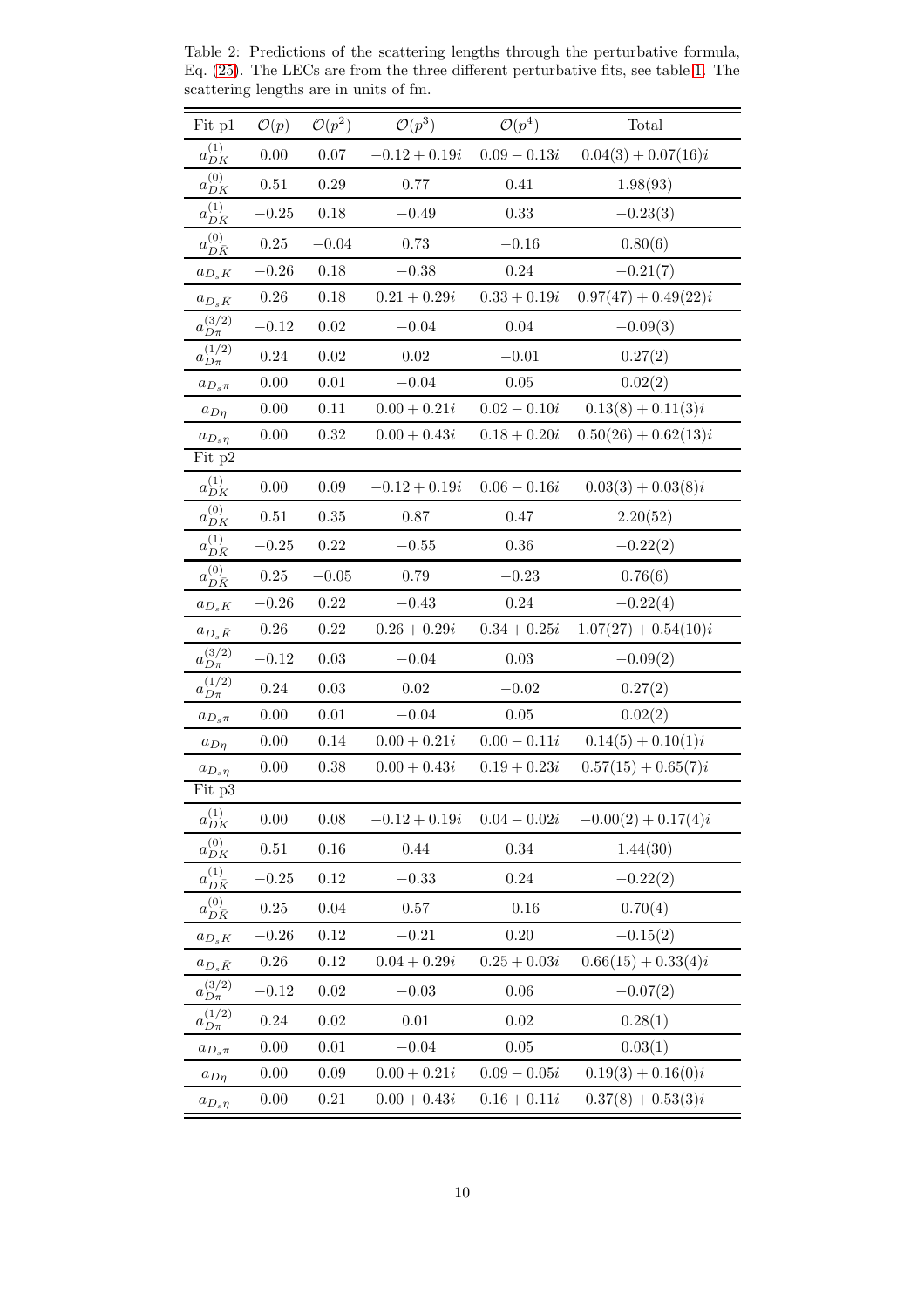reason is that the formulas for the predictions are linear, and the results are not very sensitive to the inputs. There exist only weak attractions or weak repulsions in most channels. We find that the channel  $DK(I = 0)$  has strong attraction but still not strong enough to generate the well-known bound state  $D_{s0}^*(2317)$ . The value of the scattering length should be large enough to roll over into a negative number which is estimated to be  $-1.05$  fm in ref. [\[20](#page-18-19)]. Thus, the iterated method is necessary to describe the channel with a bound state.

#### 5.2 Iterated method

Then we determine the constants using the iterated formula, Eq. [\(26\)](#page-6-3). The constants include the LECs  $(c_{2,3,4,5}, \bar{\kappa}, \bar{e}_1, \bar{e}_2)$ , and also the cutoff range scale  $\mu$ . The lattice data and the conventions are the same as the perturbative method, except that the lattice QCD data of the channel  $DK(I = 0)$  is also included from ref. [\[22](#page-18-21)]. The data point near the physical value is used where  $m_{\pi} = 156 \text{ MeV}$  and  $m_K = 504 \text{ MeV}$ . For the values of the  $M_D$ ,  $f_{\pi}$  and  $f_K$ , we take their physical parameters from PDG, see above. The difference is  $\sim 12\%$  for  $m_{\pi}$ , and only  $\sim 2\%$  for  $m_K$ . Thus, the deviation from these parameters is expected to be small. We also take three different fits indicated as: Fit u1, Fit u2, and Fit u3 which correspond to the data of the five channels used in perturbative method. Therefore, there are 11, 16, and 21 data in total for Fit u1, Fit u2, and Fit u3, respectively. The resulting LECs with the correlations for the three fits can be found in Tab. [3.](#page-11-0)

The iterated scattering lengths formula is nonlinear which can make the correlations become nonsense. However, the correlations with the uncertainties of the constants can still be used to measure the errors of the scattering lengths when the formula is linear in local region. Fortunately, the three fits for the six channels at the lattice points all fall in the approximate linear region, and there are no unacceptable large values. The absolute value of the correlation between  $c_2$  and  $c_4$  (c<sub>3</sub> and  $c_5$ ) is still very close to one, which also means that the non-linear effect is marginal in the six channels at the lattice points. The values of the LECs are also of natural size, and better results are obtained in the three iterated fits. We present the corresponding scattering lengths from the three iterated fits in Fig. [3.](#page-12-0) We can clearly see that the results are improved significantly, especially for  $m_{\pi} \simeq 511,617 \text{ MeV}$ . In the channel  $D_s \pi$  and  $DK(I = 0)$ , the scattering lengths from all of the three iterated fits are in good agreement with the lattice data points. However, for the  $D\bar{K}(I = 1)$ , the scattering length at  $m_{\pi} \simeq 301 \,\text{MeV}$  still has a large deviation because of the large error from the lattice data point, but they have the same order of magnitude.

After the constants are determined using the lattice data points, we make the predictions of the scattering lengths for the 11 channels at the physical values in the iterated formula. The values of the corresponding physical parameters are from PDG, see above. The results from the three iterated fits are presented in Tab. [4.](#page-12-1) For comparison, the values from the other two methods [\[20,](#page-18-19) [56](#page-20-3)] are listed in the table. The errors of the scattering lengths are also estimated from the statistical errors of the constants using the error propagation formula with the correlations, as done in perturbative method. The scattering lengths in our calculation have no imaginary parts because the contributions include all the diagrams except the iterated one-loop diagrams, and the iterated scattering length formula only involves the real part.

For most channels in the three fits, reasonable values are obtained. Unfortunately, the values from the  $D\bar{K}(I=0)$  (Fit u1, u3),  $D_s\bar{K}$  (Fit u2) and  $D\pi(I=1/2)$  (Fit u3), marked by asterisks, are dominated by the nonlinear effect and have huge uncertainties. The reason for the nonlinear effect is that a bound-state pole can be generated by using parameters which are close to the physical values. However, the bound-state pole is physical only when all of the parameters are from the physical values. The values with the asterisks are too large to be accepted as the physical values. We can find that the values of the three channels are not all in the nonlinear region for the three fits, which indicates that the results are sensitive to the inputs. In other words, we can not really improve the results through the advanced analysis method. The more constraints, e.g., using more lattice QCD data points, are one of the most effective methods to obtain the physical scattering lengths. Except the values dominated by the nonlinear effect, most values are either small negative or positive numbers which indicate the small repulsive or attractive interactions. However, at this time the values of the channel  $DK(I = 0)$  for the three fits are large enough to roll over into negative numbers which are attractive enough to generate the well-known bound state  $D_{s0}^*(2317)$ . The result for this channel is also consistent with the one from refs. [\[20,](#page-18-19) [55](#page-20-2), [56](#page-20-3)] within errors. For the channels  $DK(I = 1)$  and  $D_s\overline{K}$ , large negative numbers were obtained in ref. [\[55\]](#page-20-2), which does not mean that the bound state can be generated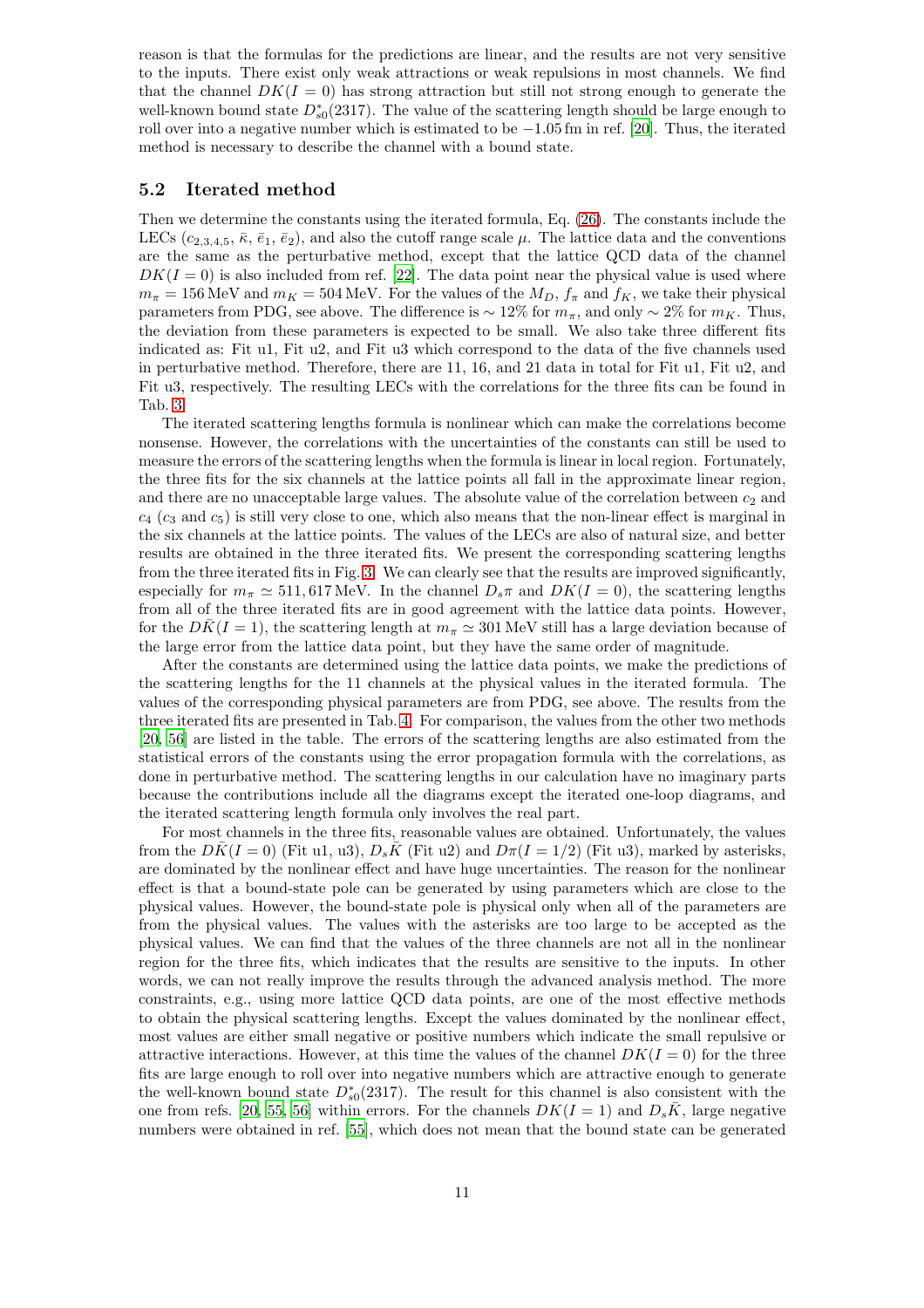|                                     | Fit u1                      | c <sub>2</sub> | $c_3$   | $c_4$     | $c_5$          | $\bar{\kappa}$ | $\bar{e}_1$ | $\bar{e}_2$ | $\mu$     |
|-------------------------------------|-----------------------------|----------------|---------|-----------|----------------|----------------|-------------|-------------|-----------|
| $c_2$ (GeV <sup>-1</sup> )          | $-4.60\pm4.58$              | 1.00           | $-0.92$ | $-0.99$   | 0.89           | 0.92           | 0.70        | 0.75        | 0.19      |
| $c_3$ (GeV <sup>-1</sup> )          | $3.32 \pm 3.42$             |                | 1.00    | 0.94      | $-0.98$        | $-0.87\,$      | $-0.57$     | $-0.71$     | $-0.10$   |
| $c_4$ (GeV <sup>-1</sup> )          | $4.10\pm3.47$               |                |         | 1.00      | $-0.91$        | $-0.92$        | $-0.68$     | $-0.75$     | $-0.17$   |
| $c_5$ $(\text{GeV}^{-1})$           | $-5.11 \pm 3.73$            |                |         |           | 1.00           | 0.92           | 0.44        | 0.78        | $-0.07$   |
| $\bar{\kappa}$ (GeV <sup>-2</sup> ) | $-0.06 \pm 0.17$            |                |         |           |                | $1.00\,$       | 0.41        | 0.77        | $-0.19$   |
| $\bar{e}_1$ (GeV <sup>-3</sup> )    | $2.38\pm1.65$               |                |         |           |                |                | 1.00        | 0.39        | 0.80      |
| $\bar{e}_2$ (GeV <sup>-3</sup> )    | $-5.78\pm1.83$              |                |         |           |                |                |             | 1.00        | $-0.11$   |
| $\mu$ (GeV)                         | $1.03 \pm 0.36$             |                |         |           |                |                |             |             | 1.00      |
| $\chi^2/\text{d.o.f.}$              | $\frac{3.90}{11-8} = 1.30$  |                |         |           |                |                |             |             |           |
|                                     | Fit u2                      | c <sub>2</sub> | $c_3$   | $c_4$     | c <sub>5</sub> | $\bar{\kappa}$ | $\bar{e}_1$ | $\bar{e}_2$ | $\mu$     |
| $c_2$ (GeV <sup>-1</sup> )          | $-3.03\pm1.76$              | 1.00           | $-0.45$ | $-0.99\,$ | $0.48\,$       | $0.63\,$       | 0.35        | $-0.46$     | $-0.53$   |
| $c_3$ (GeV <sup>-1</sup> )          | $0.96 \pm 0.98$             |                | 1.00    | 0.52      | $-0.98$        | $-0.63$        | 0.45        | 0.54        | 0.69      |
| $c_4$ (GeV <sup>-1</sup> )          | $2.72\pm1.27$               |                |         | 1.00      | $-0.55$        | $-0.66$        | $-0.28$     | 0.48        | 0.56      |
| $c_5$ (GeV <sup>-1</sup> )          | $-0.53 \pm 1.23$            |                |         |           | 1.00           | 0.73           | $-0.46$     | $-0.61$     | $-0.78$   |
| $\bar{\kappa}$ (GeV <sup>-2</sup> ) | $0.48 \pm 0.38$             |                |         |           |                | 1.00           | $-0.23$     | $-0.95$     | $-0.89$   |
| $\bar{e}_1$ (GeV <sup>-3</sup> )    | $1.29 \pm 0.38$             |                |         |           |                |                | 1.00        | $0.28\,$    | 0.41      |
| $\bar{e}_2$ (GeV <sup>-3</sup> )    | $-8.19 \pm 3.38$            |                |         |           |                |                |             | 1.00        | 0.81      |
| $\mu$ (GeV)                         | $0.545 \pm 0.124$           |                |         |           |                |                |             |             | 1.00      |
| $\chi^2/\text{d.o.f.}$              | $\frac{13.26}{16-8} = 1.66$ |                |         |           |                |                |             |             |           |
|                                     | Fit u3                      | c <sub>2</sub> | $c_3$   | $c_4$     | $c_5$          | $\bar{\kappa}$ | $\bar{e}_1$ | $\bar{e}_2$ | $\mu$     |
| $c_2$ (GeV <sup>-1</sup> )          | $-6.26\pm1.36$              | 1.00           | $-0.83$ | $-0.99$   | 0.83           | 0.90           | $-0.83$     | 0.38        | $-0.83$   |
| $c_3 \, (\text{GeV}^{-1})$          | $3.39\pm1.84$               |                | 1.00    | 0.88      | $-0.99$        | $-0.84$        | 0.97        | $-0.41$     | 0.91      |
| $c_4$ (GeV <sup>-1</sup> )          | $5.25\pm1.16$               |                |         | 1.00      | $-0.88$        | $-0.91$        | 0.88        | 0.38        | 0.86      |
| $c_5$ $(\text{GeV}^{-1})$           | $-5.16 \pm 2.23$            |                |         |           | 1.00           | 0.86           | $-0.98$     | 0.54        | $-0.95\,$ |
| $\bar{\kappa}$ (GeV <sup>-2</sup> ) | $-0.16 \pm 0.06$            |                |         |           |                | 1.00           | $-0.84$     | 0.44        | $-0.92$   |
| $\bar{e}_1$ (GeV <sup>-3</sup> )    | $2.18 \pm 0.64$             |                |         |           |                |                | 1.00        | $-0.52\,$   | 0.95      |
| $\bar{e}_2$ (GeV <sup>-3</sup> )    | $-5.44 \pm 1.12$            |                |         |           |                |                |             | 1.00        | $-0.61$   |
| $\mu$ (GeV)                         | $1.164\pm0.228$             |                |         |           |                |                |             |             | 1.00      |
| $\chi^2/\text{d.o.f.}$              | $\frac{18.37}{21-8} = 1.41$ |                |         |           |                |                |             |             |           |

<span id="page-11-0"></span>Table 3: Values of the various fits with the correlations between the parameters through the iterated scattering lengths formula, Eq. [\(26\)](#page-6-3). For a detailed description of these fits, see the main text.

because of the large imaginary parts.

Finally, we can estimate the meson and doubly charmed (bottom) baryon scattering lengths through the heavy diquark-antiquark (HDA) symmetry, as done in ref. [\[63\]](#page-20-10). We take the values of the physical baryon masses:  $M_{\Xi_{cc}} = 3621.55 \,\text{MeV}$ ,  $M_{\Omega_{cc}} = 3778 \,\text{MeV}$ ,  $M_{\Xi_{bb}} = 10202 \,\text{MeV}$ , and  $M_{\Omega_{bb}} = 10359 \,\text{MeV}$  from the PDG [\[62\]](#page-20-9) and the relativistic quark model [\[64](#page-20-11)]. The other physical parameters and LECs are taken as above. The perturbative and iterated methods have also been used to predict the scattering lengths. The results are presented in Appendixes [A](#page-14-0) (charmed baryons) and [B](#page-16-0) (bottom baryons). From Tabs. [A.1,](#page-14-1) [A.2](#page-14-2) and [A.3,](#page-15-0) we can see clearly that the channel  $K\Xi_{cc}(I=0)$  has strong attraction but still not strong enough to generate any bound state. After using the iterated formula in Tab. [A.4,](#page-15-1) the value of the scattering length for the channel  $\bar{K}\Xi_{cc}(I=0)$  becomes large enough to roll over into a negative number which is attractive enough to generate a bound state. The same feature also exists in the channel  $\bar{K} \Xi_{bb}(I = 0)$  from Tabs. [B.1,](#page-16-1) [B.2,](#page-16-2) [B.3](#page-17-0) and [B.4.](#page-17-1) The other features for the mesons and doubly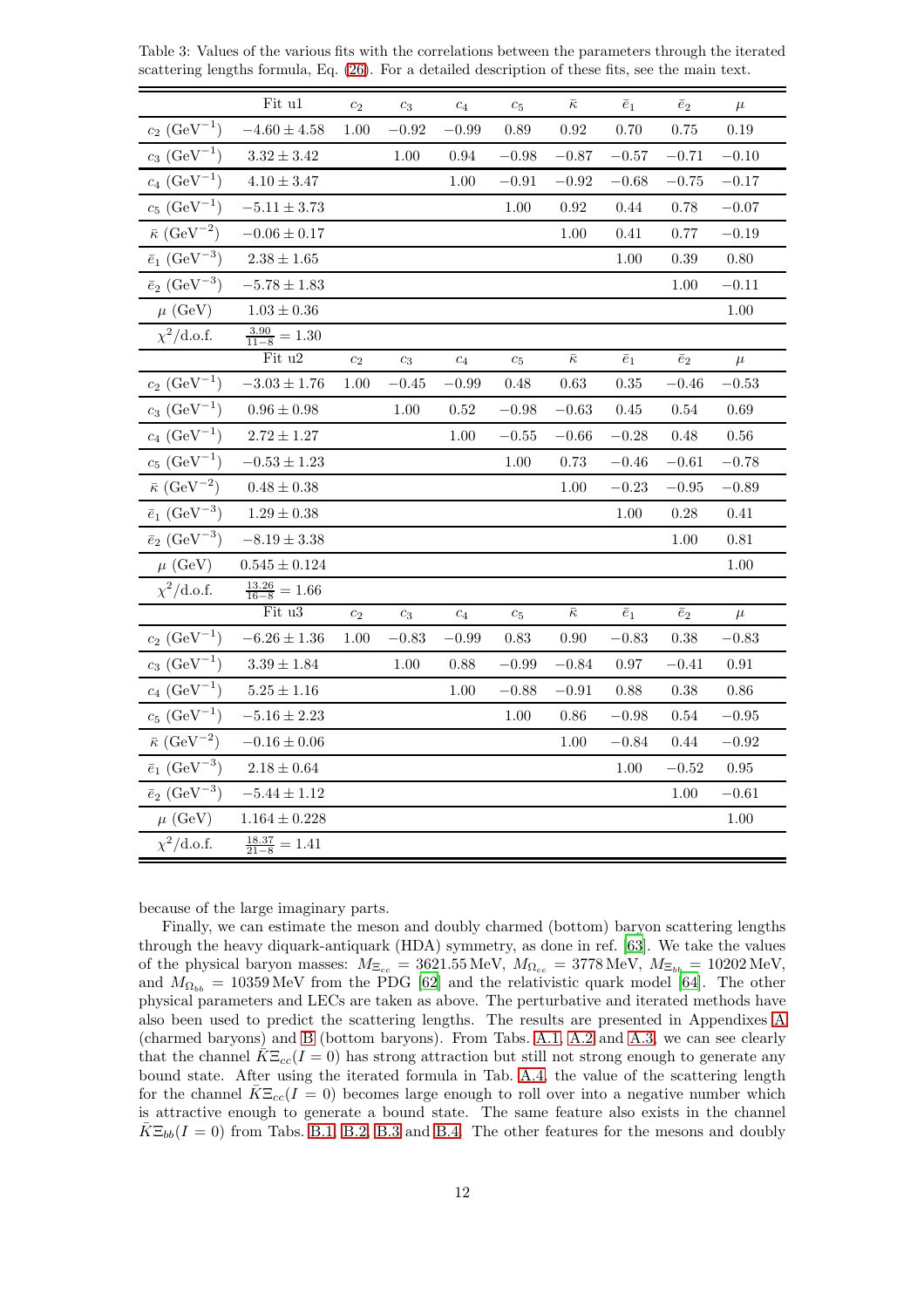

<span id="page-12-0"></span>Figure 3: Comparison of the results of the six-channel fits through the iterated formula, Eq. [\(26\)](#page-6-3), to the lattice data of the scattering lengths from refs. [\[20](#page-18-19), [22](#page-18-21)].

<span id="page-12-1"></span>Table 4: Predictions of the scattering lengths through the iterated formula, Eq. [\(26\)](#page-6-3). The LECs are from the three different iterated fits, see Tab. [3.](#page-11-0) The scattering lengths are in units of fm. For the entries marked by asterisks, only the values without uncertainties are given. See the main text for details.

|                       | Fit $u1$    | Fit u2      | Fit u3      | Liu2013[20]                                     | Guo2019[56]                                     |
|-----------------------|-------------|-------------|-------------|-------------------------------------------------|-------------------------------------------------|
| $a_{DK}^{(1)}$        | $-0.03(4)$  | $-0.01(3)$  | $-0.06(1)$  | $0.07^{+0.03}_{-0.03} + i0.17^{+0.02}_{-0.01}$  | $-0.01^{+0.05}_{-0.03} + i0.39^{+0.04}_{-0.04}$ |
| $a_{DK}^{(0)}$        | $-1.55(39)$ | $-1.42(28)$ | $-1.67(45)$ | $-0.84^{+0.17}_{-0.22}$                         | $-1.51^{+0.72}_{-2.35}$                         |
| $a^{(1)}_{D\bar K}$   | $-0.23(2)$  | $-0.24(2)$  | $-0.21(1)$  | $-0.20(1)$                                      | $-0.20^{+0.01}_{-0.01}$                         |
| $a_{D\bar K}^{(0)}$   | $8.76*$     | 1.81(48)    | $8.95*$     | 0.84(15)                                        | $21.9*$                                         |
| $a_{D_sK}$            | $-0.14(3)$  | $-0.17(3)$  | $-0.14(1)$  | $-0.18(1)$                                      | $-0.20^{+0.01}_{-0.01}$                         |
| $a_{D_s\bar{K}}$      | 0.14(36)    | 371.58*     | 0.05(18)    | $-0.09_{-0.05}^{+0.06} + i0.44_{-0.05}^{+0.05}$ | $-0.57^{+0.06}_{-0.04} + i0.35^{+0.08}_{-0.07}$ |
| $a_{D_{\pi}}^{(3/2)}$ | $-0.07(4)$  | $-0.06(2)$  | $-0.05(1)$  | $-0.100(2)$                                     | $-0.103_{-0.003}^{+0.003}$                      |
| $a_{D_{\pi}}^{(1/2)}$ | 1.45(169)   | 0.61(11)    | $6.00*$     | $0.37^{+0.03}_{-0.02}$                          | $0.40^{+0.03}_{-0.02}$                          |
| $a_{D_s\pi}$          | 0.02(3)     | 0.03(2)     | 0.05(2)     | $-0.002(1)$                                     | $0.012^{+0.003}_{-0.003}$                       |
| $a_{Dn}$              | $-0.04(14)$ | 0.03(8)     | $-0.09(2)$  |                                                 | $0.29_{-0.22}^{+0.15} + i0.61_{-0.26}^{+0.30}$  |
| $a_{D_s\eta}$         | $-0.18(8)$  | 0.03(16)    | $-0.19(2)$  |                                                 | $-0.39_{-0.03}^{+0.05} + i0.06_{-0.02}^{+0.02}$ |

charmed (bottom) baryon scattering lengths are almost the same as the above pseudoscalar meson and heavy meson scattering. For comparison, we also list the meson and doubly charmed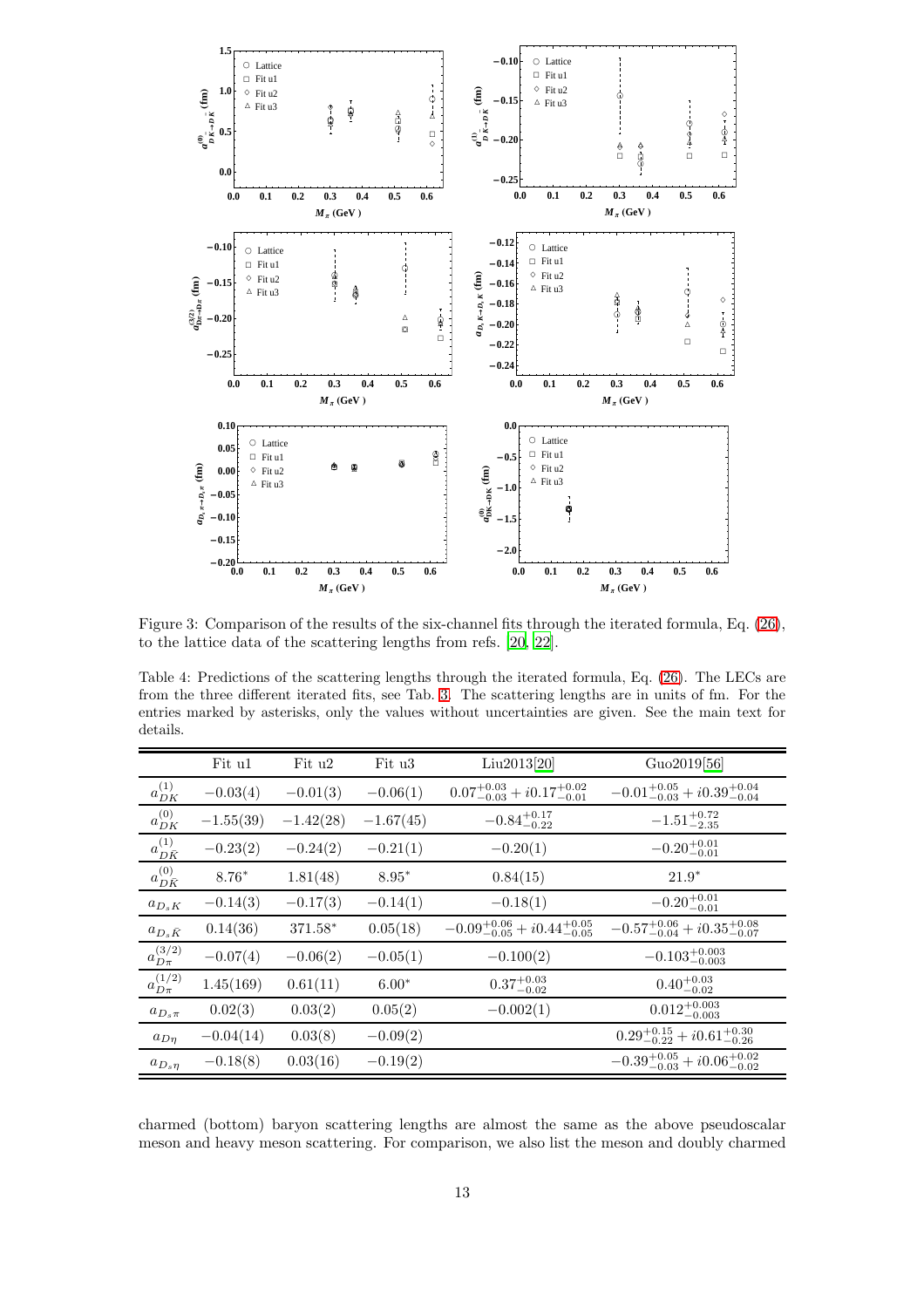baryon scattering lengths from ref. [\[65](#page-20-12)] where the unitarized chiral perturbation theory combined with the leading-order amplitudes was used in the Tab. [A.4](#page-15-1) of ref. [\[65\]](#page-20-12). The uncertainties of the scattering lengths for the channel  $K\Xi_{cc/bb}(I=0)$  also can become huge, which indicates that the value is also dominated by the nonlinear effect.

### 6 Summary

In the past decades, many near-threshold non-conventional new hadron states were discovered, many of which contain one, two, three or even four heavy quarks. Unlike the nucleon-nucleon interaction which has been studied very carefully for several decades, the interactions either between the pseudoscalar mesons and heavy hadrons or between two heavy hadrons are not known well. These interactions are crucial to unveil the underlying structures of many so-called hidden-charm tetraquarks, pentaquarks or even doubly charmed  $T_{cc}$  states.

Besides these manifestly exotic hadrons, the interpretation of the conventional hadron spectrum also requires the precise knowledge of the hadron-hadron interaction. For example, without the knowledge of the  $\pi\pi$ ,  $\pi$ K and KK interactions, we are unable to really understand the low-lying scalar mesons below 1 GeV. Moreover, we all know that there exist very strong couplechannel effects in the formation of the low-lying parity-odd nucleon and hyperon excitations such as  $N(1535)$ ,  $\Lambda(1405)$  etc. where the pseudoscalar meson and nucleon/hyperon interaction is the underlying driving force. Similarly, the strong  $DKS$ -wave interaction leads to the strong channel coupling between the DK scattering channel and the bare  $c\bar{s}$  state in the quark model, which results in the physical  $D_{s0}^*(2317)$  state. Although there exist various denotations or terminology such as the DK molecule etc. for the  $D_{s0}^*(2317)$ , the underlying dynamics is more or less the same and the DK interaction plays a pivotal role.

The scattering length provides valuable information of the hadron interaction. In this work, we have calculated the threshold T matrices of the light pseudoscalar meson and heavy meson scattering to fourth order in heavy meson chiral perturbation theory. We fitted the nonphysical lattice QCD data points to determine the LECs through the perturbative and iterated methods, which led to a good description of the scattering lengths at most of the lattice QCD data points. The physical scattering lengths were obtained by extrapolating the corresponding parameters to their physical values. The values of the scattering lengths tend to be convergent at fourth order for most of the channels in the perturbative method. The value of the scattering length for the channel  $DK(I = 0)$ , which involves the well-known bound state  $D_{s0}^*(2317)$ , was obtained correctly in the iterated method.

Based on heavy diquark-antiquark symmetry, we have also estimated the meson and doubly charmed (bottom) baryon scattering lengths. We want to emphasize that the bound states can be generated with high probability in the channels  $K\Xi_{cc}(I=0)$  and  $K\Xi_{bb}(I=0)$  through the kaon and  $\Xi_{cc/bb}$  scattering. This doubly charmed molecule state is very similar to the  $D_{s0}^*(2317)$ state in many aspects because of the heavy diquark-antiquark symmetry. The quantum number of this state is  $IJ^P = 0\frac{1}{2}$ − .

Considering the orbital excitation is typically around 400-500 MeV in quark model, this state may strongly couple with the P-wave  $\Omega_{cc/bb}$  state with the quark content  $ccs/bbs$  and  $IJ^P = 0\frac{1}{2}$ − . The physical state should lie slightly below the  $K\Xi_{cc/bb}$  threshold. The only kinematically allowed strong decay mode is  $\Omega_{cc/b} + \pi$ , which violates the isospin symmetry. Hence its strong decay width is around  $\sim 0.1$  MeV or even less. Its E1 electromagnetic decay width is comparable with its strong decay width, around 100 keV. We strongly urge LHCb Collaboration to look for the P-wave excitations of the  $\Omega_{cc/bb}$  and identify this very narrow signal in the coming future.

## Acknowledgments

This work is supported by the National Natural Science Foundation of China under Grants No. 11975033, No. 12070131001 and No. 12147127, and China Postdoctoral Science Foundation (Grant No. 2021M700251).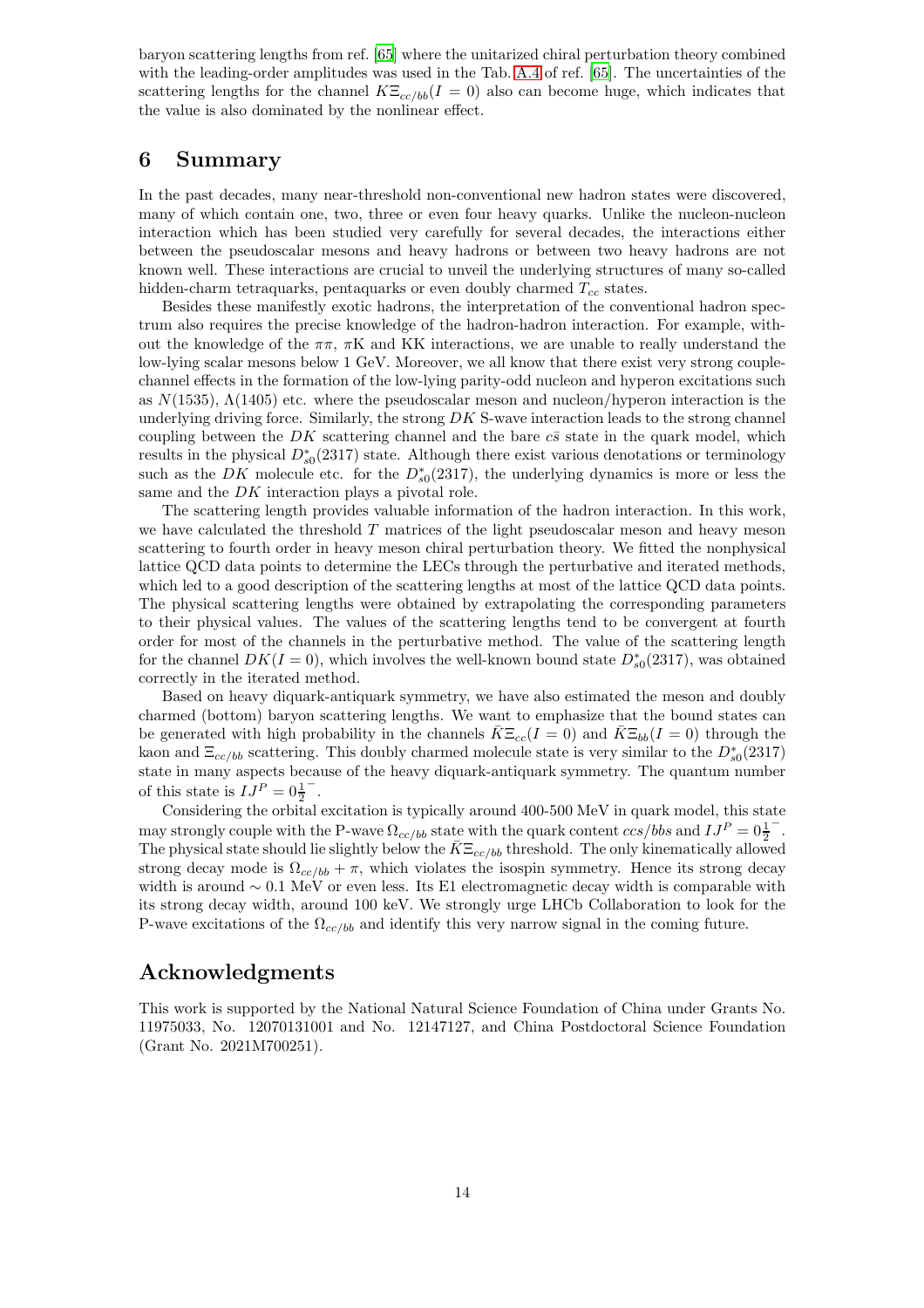## <span id="page-14-0"></span>A Meson and doubly charmed baryon scattering lengths

<span id="page-14-1"></span>Table A.1: Values of the mesons and doubly charmed baryons scattering lengths in the calculation of the perturbative formula, Eq. [\(25\)](#page-6-2). The LECs are from the Fit p1 of the Tab. [1.](#page-7-0) The scattering lengths are in units of fm. Here  $\Xi_{cc} = (\Xi_{cc}^{++}, \Xi_{cc}^{+})^T$ .

| Fit p1                              | $\mathcal{O}(p)$ | $\mathcal{O}(p^2)$ | $\mathcal{O}(p^3)$ | $\mathcal{O}(p^4)$ | Total                  |
|-------------------------------------|------------------|--------------------|--------------------|--------------------|------------------------|
| $a^{(1)}_{K\Xi_{c\underline{c}}}$   | $-0.28$          | 0.20               | $-0.55$            | 0.37               | $-0.26(3)$             |
| $a^{(0)}_{K\Xi_{cc}}$               | 0.28             | $-0.04$            | 0.82               | $-0.17$            | 0.89(7)                |
| $a_{\bar K \Xi_{cc} \over 4}^{(1)}$ | 0.00             | 0.08               | $-0.13 + 0.22i$    | $0.10 - 0.14i$     | $0.05(3) + 0.08(18)i$  |
| $a^{(0)}_{\bar K\Xi_{cc}}$          | 0.56             | 0.32               | 0.86               | 0.46               | 2.20(103)              |
| $a_{K\Omega_{cc}}$                  | 0.28             | 0.20               | $0.23 + 0.33i$     | $0.36 + 0.21i$     | $1.07(53) + 0.54(24)i$ |
| $a_{\bar K\Omega_{cc}}$             | $-0.28$          | 0.20               | $-0.42$            | 0.27               | $-0.23(8)$             |
| $a_{\pi \Xi_{cc}}^{(3/2)}$          | $-0.12$          | 0.03               | $-0.04$            | 0.04               | $-0.10(4)$             |
| $a_{\pi \Xi_{cc}}^{(1/2)}$          | 0.25             | 0.03               | 0.02               | $-0.01$            | 0.28(2)                |
| $a_{\pi \Omega_{cc}}$               | 0.00             | 0.01               | $-0.04$            | 0.05               | 0.02(2)                |
| $a_{\eta \Xi_{cc}}$                 | 0.00             | 0.13               | $0.0 + 0.24i$      | $0.02 - 0.11i$     | $0.15(9) + 0.13(3)i$   |
| $a_{\eta\Omega_{cc}}$               | 0.00             | 0.36               | $0.00 + 0.48i$     | $0.20 + 0.22i$     | $0.56(29) + 0.70(14)i$ |

<span id="page-14-2"></span>Table A.2: The description is same with the Tab. [A.1,](#page-14-1) except that the LECs are from the the Fit p2 of the Tab. [1.](#page-7-0)

| Fit p2                                  | $\mathcal{O}(p)$ | $\mathcal{O}(p^2)$ | $\mathcal{O}(p^3)$ | $\mathcal{O}(p^4)$ | Total                  |
|-----------------------------------------|------------------|--------------------|--------------------|--------------------|------------------------|
| $a^{(1)}_{K\Xi_{cc}}$                   | $-0.28$          | 0.24               | $-0.61$            | 0.39               | $-0.25(3)$             |
| $a^{(0)}_{K\Xi_{cc}}$                   | 0.28             | $-0.05$            | 0.87               | $-0.26$            | 0.84(6)                |
| $a_{\bar{K}\Xi_{cc}}^{(1)}$             | 0.00             | 0.09               | $-0.13 + 0.22i$    | $0.07 - 0.18i$     | $0.03(3) + 0.03(9)i$   |
| $a^{(0)}_{\underline{\bar{K}\Xi_{cc}}}$ | 0.56             | 0.39               | 0.97               | 0.52               | 2.45(58)               |
| $a_{K\Omega_{cc}}$                      | 0.28             | 0.24               | $0.29 + 0.33i$     | $0.37 + 0.28i$     | $1.19(29) + 0.60(11)i$ |
| $a_{\bar K\Omega_{cc}}$                 | $-0.28$          | 0.24               | $-0.48$            | 0.27               | $-0.25(4)$             |
| $a_{\pi \Xi_{cc}}^{(3/2)}$              | $-0.12$          | 0.03               | $-0.04$            | 0.04               | $-0.10(3)$             |
| $a_{\pi \Xi_{cc}}^{(1/2)}$              | 0.25             | 0.03               | 0.02               | $-0.02$            | 0.28(2)                |
| $a_{\pi\Omega_{cc}}$                    | 0.00             | 0.01               | $-0.04$            | 0.05               | 0.03(2)                |
| $a_{\eta \Xi_{cc}}$                     | 0.00             | 0.16               | $0.0 + 0.24i$      | $0.00 - 0.13i$     | $0.16(6) + 0.11(1)i$   |
| $a_{\eta\Omega_{cc}}$                   | 0.00             | 0.42               | $0.00 + 0.48i$     | $0.22 + 0.26i$     | $0.64(17) + 0.73(7)i$  |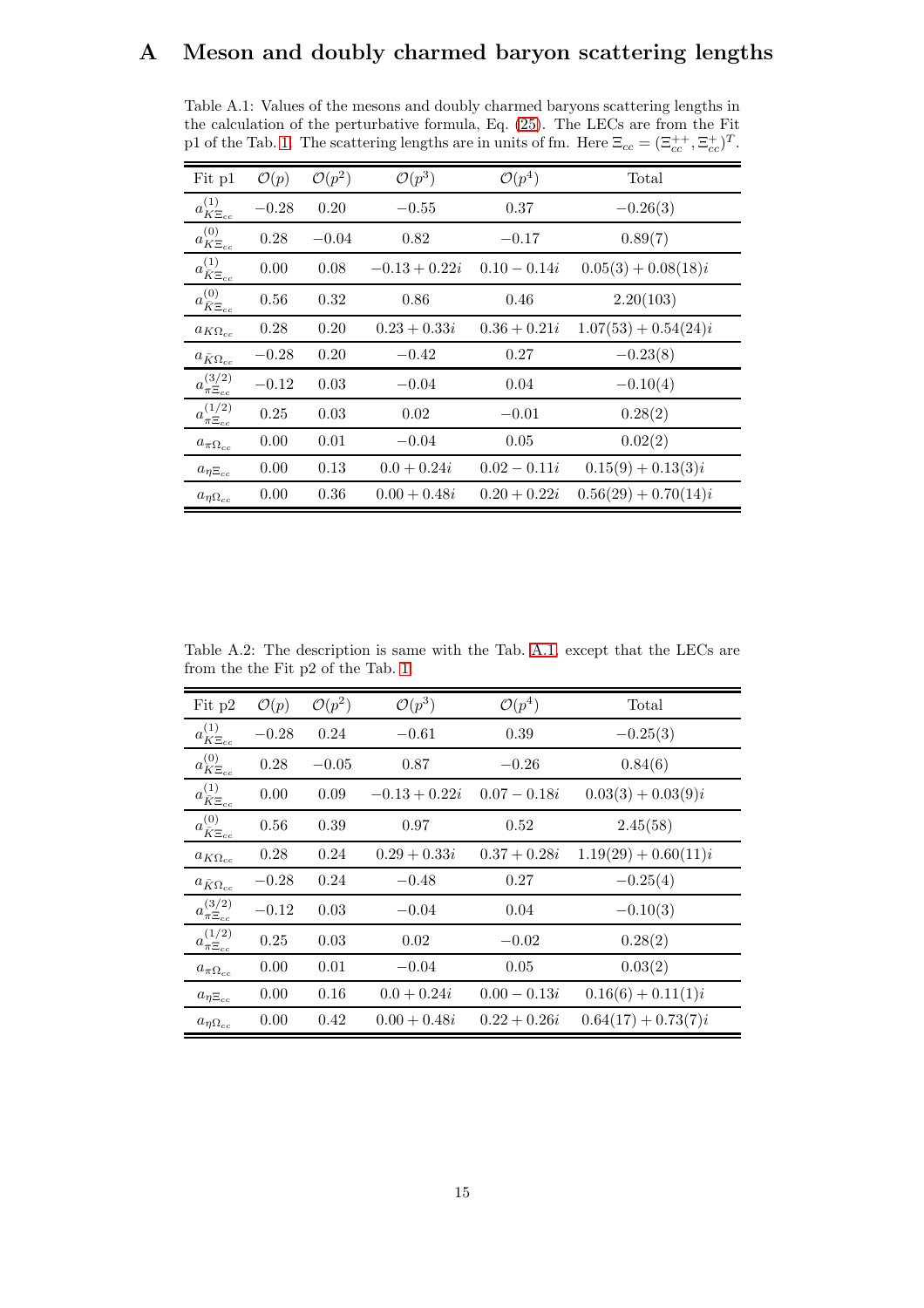| Fit p3                                  | $\mathcal{O}(p)$ | $\mathcal{O}(p^2)$ | $\mathcal{O}(p^3)$ | $\mathcal{O}(p^4)$ | Total                 |
|-----------------------------------------|------------------|--------------------|--------------------|--------------------|-----------------------|
| $a^{(1)}_{K\Xi_{cc}}$                   | $-0.28$          | 0.13               | $-0.37$            | 0.27               | $-0.25(2)$            |
| $a_{K\Xi_{cc}}^{(0)}$                   | 0.28             | 0.04               | 0.63               | $-0.18$            | 0.78(5)               |
| $a_{\overline{K\Xi_{cc}}\atop c}^{(1)}$ | 0.00             | 0.09               | $-0.13 + 0.22i$    | $0.04 - 0.02i$     | $-0.00(2) + 0.19(5)i$ |
| $a_{\bar{K}\Xi_{cc}}^{(0)}$             | 0.56             | 0.17               | 0.49               | 0.38               | 1.60(33)              |
| $a_{K\Omega_{cc}}$                      | 0.28             | 0.13               | $0.04 + 0.33i$     | $0.28 + 0.03i$     | $0.73(16) + 0.36(5)i$ |
| $a_{\bar K\Omega_{cc}}$                 | $-0.28$          | 0.13               | $-0.23$            | 0.22               | $-0.17(3)$            |
| $a_{\pi \Xi_{cc}}^{(3/2)}$              | $-0.12$          | 0.02               | $-0.03$            | 0.06               | $-0.08(2)$            |
| $a_{\pi \Xi_{cc}}^{(1/2)}$              | 0.25             | 0.02               | 0.01               | 0.02               | 0.29(1)               |
| $a_{\pi\Omega_{cc}}$                    | 0.00             | 0.01               | $-0.04$            | 0.06               | 0.03(1)               |
| $a_{\eta \Xi_{cc}}$                     | 0.00             | 0.10               | $0.0 + 0.24i$      | $0.11 - 0.06i$     | $0.21(3) + 0.18(0)i$  |
| $a_{\eta\Omega_{cc}}$                   | 0.00             | 0.23               | $0.00 + 0.48i$     | $0.18 + 0.12i$     | $0.41(9) + 0.60(4)i$  |

<span id="page-15-0"></span>Table A.3: The description is same with the Tab. [A.1,](#page-14-1) except that the LECs are from the the Fit p3 of the Tab. [1.](#page-7-0)

<span id="page-15-1"></span>Table A.4: Values of the mesons and doubly charmed baryons scattering lengths in the calculation of the iterated formula, Eq. [\(26\)](#page-6-3). The LECs are from the three different iterated fits, see Tab. [3.](#page-11-0) The scattering lengths are in units of fm. Here  $\Xi_{cc} = (\Xi_{cc}^{++}, \Xi_{cc}^{+})^T$ . For the entries marked by asterisks, only the values without uncertainties are given. See the main text for details.

|                             | Fit u1      | Fit u2      | Fit u3      | Guo2017 [65]                                    |
|-----------------------------|-------------|-------------|-------------|-------------------------------------------------|
| $a_{K\Xi_{cc}}^{(1)}$       | $-0.24(3)$  | $-0.25(2)$  | $-0.22(2)$  | $-0.19^{+0.02}_{-0.02}$                         |
| $a^{(0)}_{K\Xi_{cc}}$       | $-6.15*$    | $2.81*$     | $-5.04*$    | $5.2, -3.6, -1.4$                               |
| $a_{\bar{K}\Xi_{cc}}^{(1)}$ | $-0.04(4)$  | $-0.01(3)$  | $-0.06(2)$  | $-0.22^{+0.14}_{-0.14} + i0.45^{+0.00}_{-0.09}$ |
| $a^{(0)}_{\bar K\Xi_{cc}}$  | $-1.19(21)$ | $-1.29(24)$ | $-1.20(19)$ | $-0.49^{+0.10}_{-0.19}$                         |
| $a_{K\Omega_{cc}}$          | 0.16(43)    | $-7.80*$    | 0.06(20)    | $-0.55_{-0.16}^{+0.11} + i0.13_{-0.07}^{+0.19}$ |
| $a_{\bar{K}\Omega_{cc}}$    | $-0.15(3)$  | $-0.18(3)$  | $-0.15(1)$  | $-0.19_{-0.02}^{+0.02}$                         |
| $a_{\pi \Xi_{cc}}^{(3/2)}$  | $-0.07(3)$  | $-0.07(2)$  | $-0.05(1)$  | $-0.095_{-0.004}^{+0.003}$                      |
| $a_{\pi \Xi_{cc}}^{(1/2)}$  | $1.73*$     | 0.65(12)    | $16.26*$    | $0.55^{+0.16}_{-0.10}$                          |
| $a_{\pi \Omega_{cc}}$       | 0.02(3)     | 0.03(2)     | 0.05(1)     | $0.03^{+0.01}_{-0.01}$                          |
| $a_{\eta \Xi_{cc}}$         | $-0.05(15)$ | 0.03(10)    | $-0.09(2)$  | $-0.72^{+0.21}_{-0.17} + i0.30^{+1.10}_{-0.18}$ |
| $a_{\eta\Omega_{cc}}$       | $-0.19(8)$  | 0.04(18)    | $-0.20(2)$  | $-0.26_{-0.03}^{+0.03} + i0.02_{-0.01}^{+0.02}$ |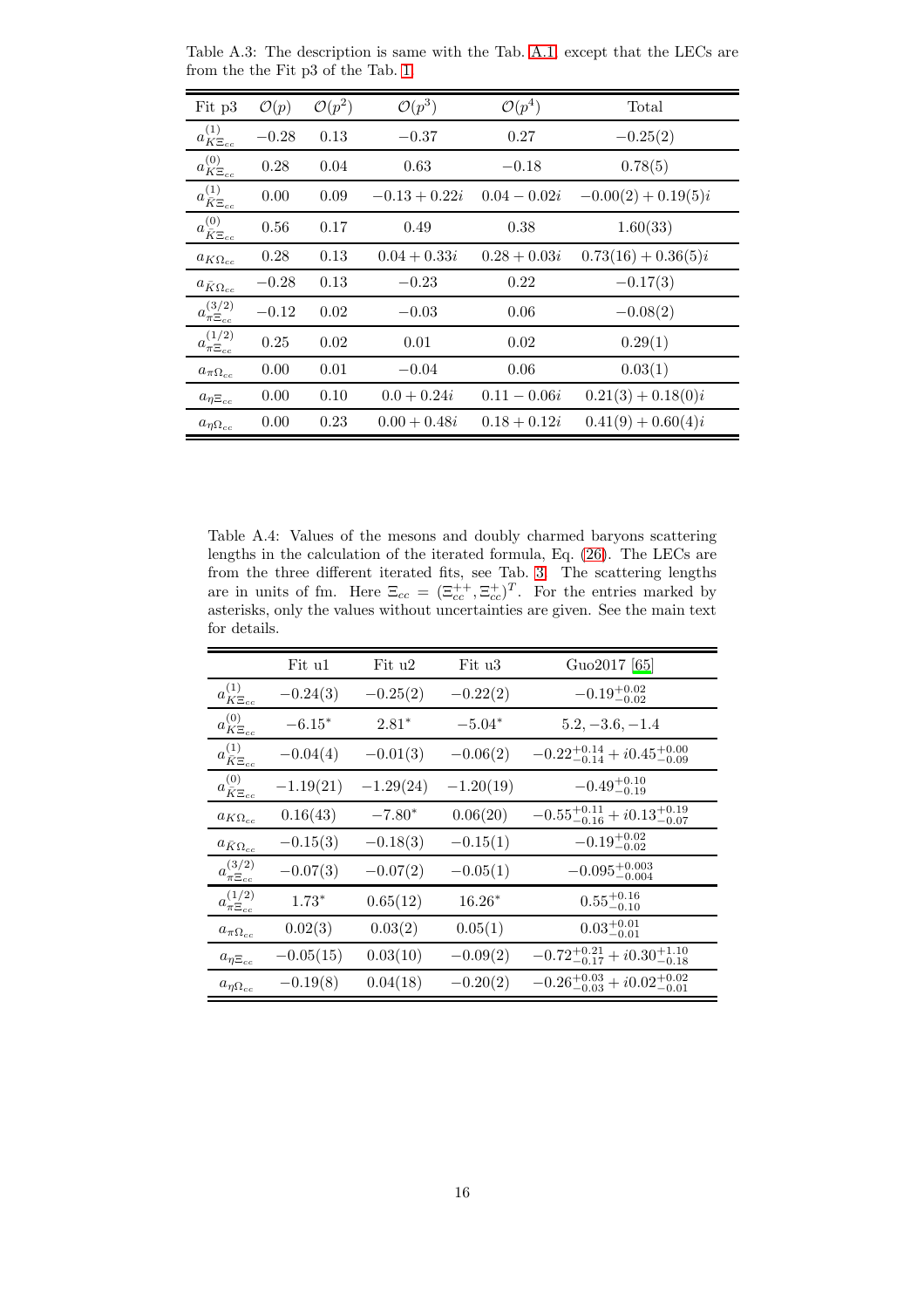## <span id="page-16-0"></span>B Meson and doubly bottom baryon scattering lengths

<span id="page-16-1"></span>Table B.1: Values of the mesons and doubly bottom baryons scattering lengths in the calculation of the perturbative formula, Eq. [\(25\)](#page-6-2). The LECs are from the Fit p1 of the Tab. [1.](#page-7-0) The scattering lengths are in units of fm. Here  $\Xi_{bb} = (\Xi_{bb}^0, \Xi_{bb}^-)^T$ .

| Fit p1                                  | $\mathcal{O}(p)$ | $\mathcal{O}(p^2)$ | $\mathcal{O}(p^3)$ | $\mathcal{O}(p^4)$ | Total                  |
|-----------------------------------------|------------------|--------------------|--------------------|--------------------|------------------------|
| $a^{(1)}_{K\Xi_{bb}}$                   | $-0.31$          | 0.22               | $-0.60$            | 0.40               | $-0.28(3)$             |
| $a_{K\Xi_{bb}}^{(0)}$                   | 0.31             | $-0.04$            | 0.88               | $-0.19$            | 0.96(8)                |
| $a^{(1)}_{\underline{\bar{K}\Xi_{bb}}}$ | 0.00             | 0.09               | $-0.15 + 0.23i$    | $0.11 - 0.15i$     | $0.05(4) + 0.08(19)i$  |
| $a^{(0)}_{\bar K \Xi_{bb}}$             | 0.61             | 0.35               | 0.93               | 0.50               | 2.39(112)              |
| $a_{K\Omega_{bb}}$                      | 0.31             | 0.22               | $0.25 + 0.35i$     | $0.39 + 0.23i$     | $1.16(57) + 0.58(26)i$ |
| $a_{\bar K\Omega_{bb}}$                 | $-0.31$          | 0.22               | $-0.45$            | 0.29               | $-0.25(9)$             |
| $a_{\pi \Xi_{bb}}^{(3/2)}$              | $-0.13$          | 0.03               | $-0.04$            | 0.04               | $-0.10(4)$             |
| $a_{\pi \Xi_{bb}}^{(1/2)}$              | 0.26             | 0.03               | 0.02               | $-0.02$            | 0.28(2)                |
| $a_{\pi\Omega_{bb}}$                    | 0.00             | 0.01               | $-0.04$            | 0.05               | 0.02(2)                |
| $a_{\eta \Xi_{bb}}$                     | 0.00             | 0.14               | $0.0 + 0.26i$      | $0.02 - 0.12i$     | $0.16(10) + 0.14(3)i$  |
| $a_{\eta\Omega_{bb}}$                   | 0.00             | 0.39               | $0.00 + 0.52i$     | $0.22 + 0.24i$     | $0.61(32) + 0.76(16)i$ |

<span id="page-16-2"></span>Table B.2: The description is same with the Tab. [B.1,](#page-16-1) except that the LECs are from the the Fit p2 of the Tab. [1.](#page-7-0)

| Fit p2                                  | $\mathcal{O}(p)$ | $\mathcal{O}(p^2)$ | $\mathcal{O}(p^3)$ | $\mathcal{O}(p^4)$ | Total                  |
|-----------------------------------------|------------------|--------------------|--------------------|--------------------|------------------------|
| $a^{(1)}_{K\Xi_{bb}}$                   | $-0.31$          | 0.26               | $-0.66$            | 0.43               | $-0.27(3)$             |
| $a^{(0)}_{K\Xi_{bb}}$                   | 0.31             | $-0.06$            | 0.95               | $-0.28$            | 0.91(7)                |
| $a^{(1)}_{\underline{\bar{K}\Xi_{bb}}}$ | 0.00             | 0.10               | $-0.14 + 0.23i$    | $0.07 - 0.20i$     | $0.03(3) + 0.04(10)i$  |
| $a^{(0)}_{\bar K \Xi_{bb}}$             | 0.61             | 0.42               | 1.05               | 0.57               | 2.65(63)               |
| $a_{K\Omega_{bb}}$                      | 0.31             | 0.26               | $0.31 + 0.35i$     | $0.40 + 0.30i$     | $1.28(32) + 0.65(12)i$ |
| $a_{\bar K\Omega_{bb}}$                 | $-0.31$          | 0.26               | $-0.51$            | 0.29               | $-0.27(5)$             |
| $a_{\pi \Xi_{bb}}^{(3/2)}$              | $-0.13$          | 0.03               | $-0.04$            | 0.04               | $-0.10(3)$             |
| $a_{\pi \Xi_{bb}}^{(1/2)}$              | 0.26             | 0.03               | 0.02               | $-0.02$            | 0.29(2)                |
| $a_{\pi\Omega_{bb}}$                    | 0.00             | 0.01               | $-0.04$            | 0.05               | 0.03(2)                |
| $a_{\eta \Xi_{bb}}$                     | 0.00             | 0.17               | $0.0 + 0.26i$      | $0.00 - 0.14i$     | $0.17(6) + 0.12(1)i$   |
| $a_{\eta\Omega_{bb}}$                   | 0.00             | 0.46               | $0.00 + 0.52i$     | $0.24 + 0.28i$     | $0.70(18) + 0.80(8)i$  |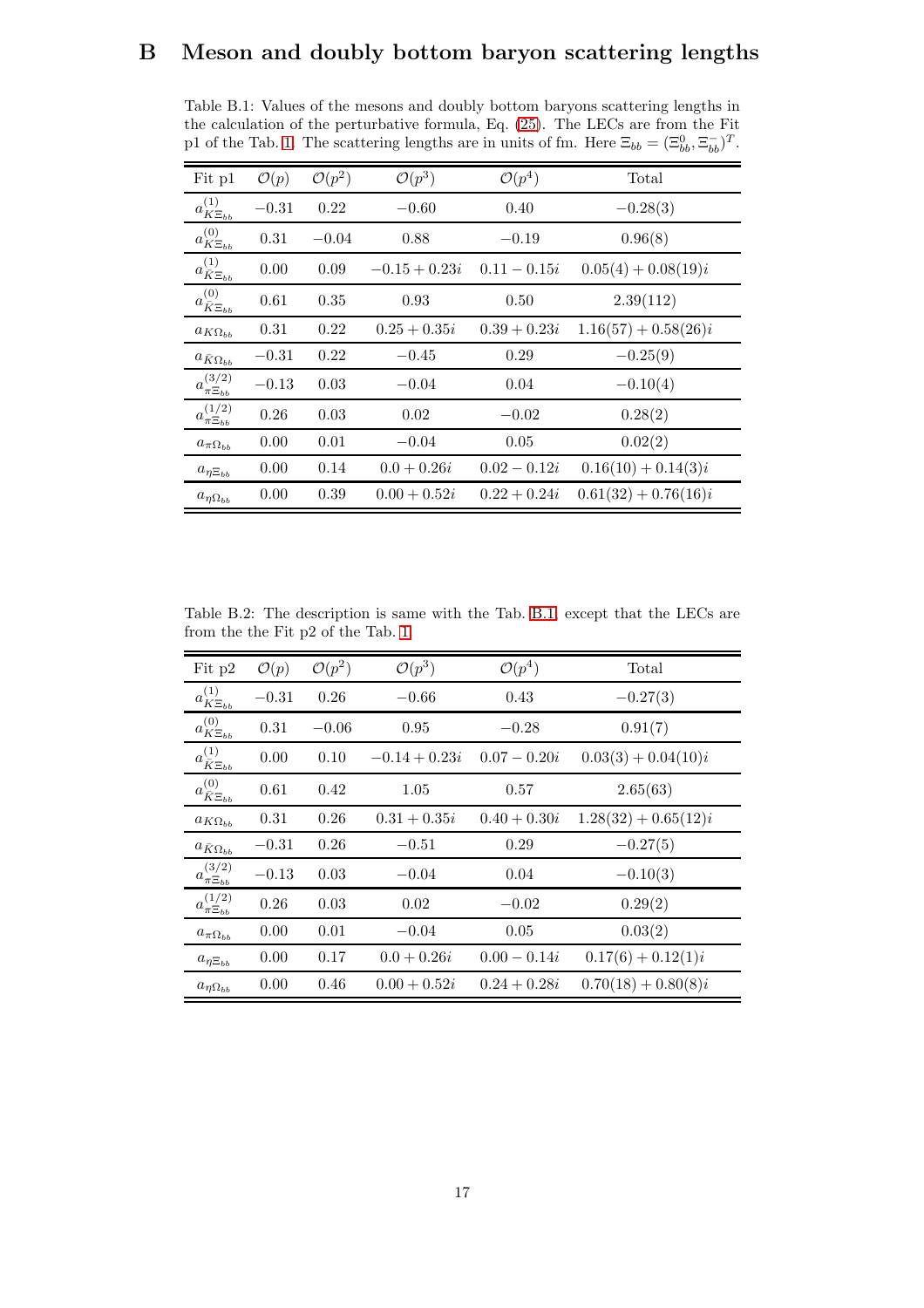| Fit p3                                  | $\mathcal{O}(p)$ | $\mathcal{O}(p^2)$ | $\mathcal{O}(p^3)$ | $\mathcal{O}(p^4)$ | Total                 |
|-----------------------------------------|------------------|--------------------|--------------------|--------------------|-----------------------|
| $a_{K\Xi_{bb}}^{(1)}$                   | $-0.31$          | 0.14               | $-0.40$            | 0.29               | $-0.27(2)$            |
| $a_{K\Xi_{bb}}^{(0)}$                   | 0.31             | 0.05               | 0.69               | $-0.19$            | 0.84(5)               |
| $a^{(1)}_{\underline{\bar{K}\Xi_{bb}}}$ | 0.00             | 0.09               | $-0.14 + 0.23i$    | $0.05 - 0.02i$     | $-0.00(2) + 0.21(5)i$ |
| $a^{(0)}_{\bar K \Xi_{bb}}$             | 0.61             | 0.19               | 0.53               | 0.41               | 1.74(36)              |
| $a_{K\Omega_{bb}}$                      | 0.31             | 0.14               | $0.05 + 0.35i$     | $0.30 + 0.04i$     | $0.80(18) + 0.39(5)i$ |
| $a_{\bar K\Omega_{bb}}$                 | $-0.31$          | 0.14               | $-0.25$            | 0.24               | $-0.18(3)$            |
| $a_{\pi \Xi_{bb}}^{(3/2)}$              | $-0.13$          | 0.02               | $-0.03$            | 0.07               | $-0.08(2)$            |
| $a_{\pi \Xi_{bb}}^{(1/2)}$              | 0.26             | 0.02               | 0.01               | 0.02               | 0.29(1)               |
| $a_{\pi\Omega_{bb}}$                    | 0.00             | 0.01               | $-0.04$            | 0.06               | 0.03(1)               |
| $a_{\eta \Xi_{bb}}$                     | 0.00             | 0.11               | $0.0 + 0.26i$      | $0.12 - 0.07i$     | $0.23(3) + 0.19(0)i$  |
| $a_{\eta\Omega_{bb}}$                   | 0.00             | 0.25               | $0.00 + 0.52i$     | $0.19 + 0.13i$     | $0.45(9) + 0.65(4)i$  |

<span id="page-17-0"></span>Table B.3: The description is same with the Tab. [B.1,](#page-16-1) except that the LECs are from the the Fit p3 of the Tab. [1.](#page-7-0)

<span id="page-17-1"></span>Table B.4: Values of the mesons and doubly bottom baryons scattering lengths in the calculation of the iterated formula, Eq. [\(26\)](#page-6-3). The LECs are from the three different iterated fits, see Tab. [3.](#page-11-0) The scattering lengths are in units of fm. Here  $\Xi_{bb} = (\Xi_{bb}^0, \Xi_{bb}^-)^T$ . For the entries marked by asterisks, only the values without uncertainties are given. See the main text for details.

|                                                                                      | Fit u1      | Fit u2      | Fit u3      |
|--------------------------------------------------------------------------------------|-------------|-------------|-------------|
| $a^{(1)}_{K \Xi_{bb}}$                                                               | $-0.24(3)$  | $-0.27(2)$  | $-0.23(2)$  |
| (0)<br>$a_{K\Xi_{bb}}$                                                               | $-2.84*$    | $4.51*$     | $-2.43*$    |
| (1)<br>$a_{\bar K \Xi_{bb}}$                                                         | $-0.04(4)$  | $-0.01(4)$  | $-0.07(2)$  |
| $a^{(0)}_{\bar K \Xi_{bb}}$                                                          | $-1.02(18)$ | $-1.22(22)$ | $-1.00(23)$ |
| $a_{K\Omega_{bb}}$                                                                   | 0.18(49)    | $-4.52*$    | 0.06(22)    |
| $a_{\bar K\Omega_{bb}}$                                                              | $-0.16(3)$  | $-0.19(3)$  | $-0.16(1)$  |
| (3/2)<br>$a_{\pi \Xi_{bb}}$                                                          | $-0.07(3)$  | $-0.07(2)$  | $-0.05(1)$  |
| (1/2)<br>$a^{\scriptscriptstyle \diagdown\,}_{\pi \Xi_{\underline{b}\underline{b}}}$ | $1.99*$     | 0.68(13)    | $2.01*$     |
| $a_{\pi\Omega_{bb}}$                                                                 | 0.02(4)     | 0.04(2)     | 0.05(2)     |
| $a_{\eta \Xi_{bb}}$                                                                  | $-0.05(16)$ | 0.04(11)    | $-0.10(2)$  |
| $a_{\eta\Omega_{bb}}$                                                                | $-0.20(8)$  | 0.04(20)    | $-0.20(2)$  |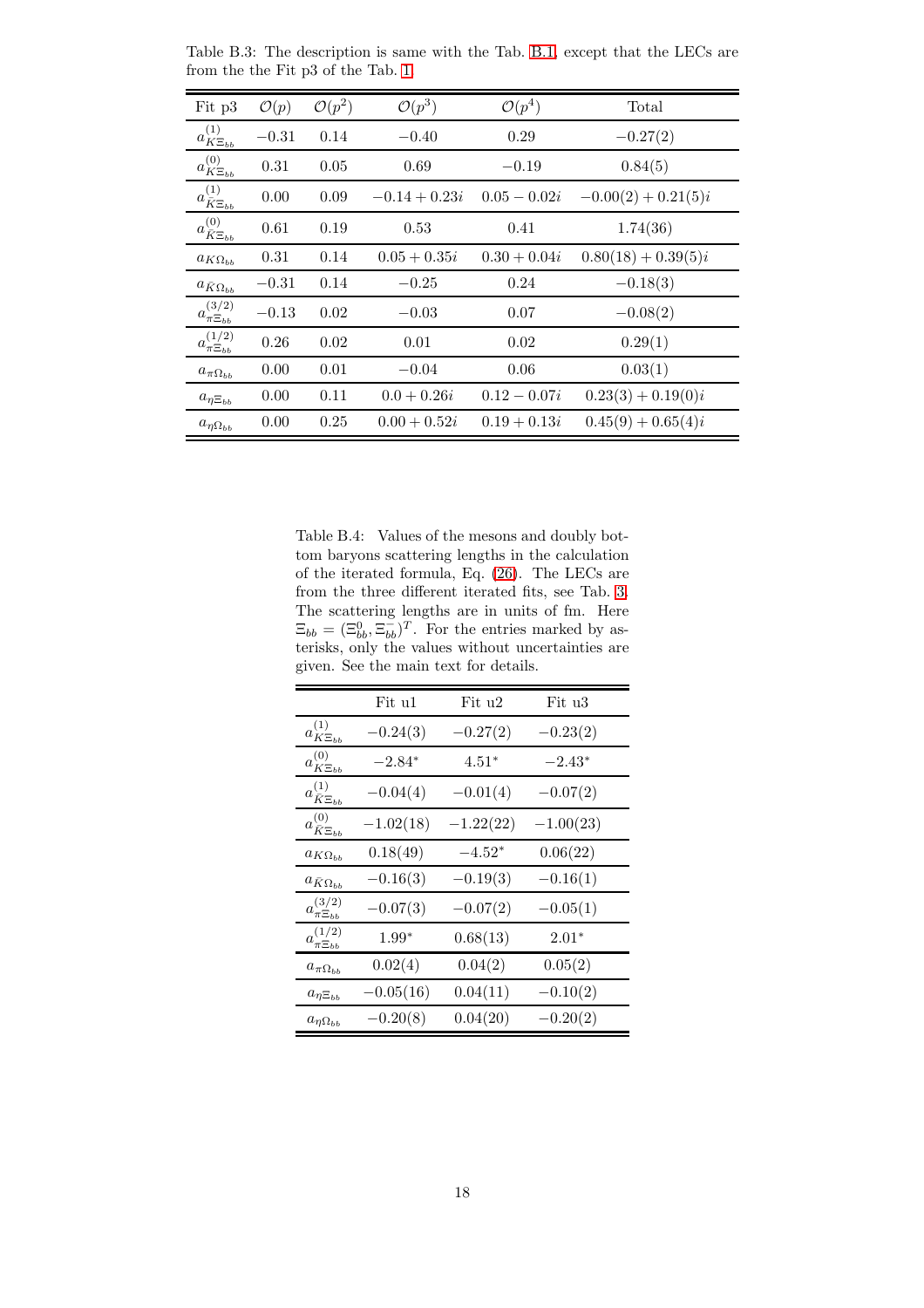## References

- <span id="page-18-0"></span>[1] B. Aubert et al. Observation of a narrow meson decaying to  $D_s^+\pi^0$  at a mass of 2.32-GeV/c<sup>2</sup>. Phys. Rev. Lett., 90:242001, 2003.
- <span id="page-18-1"></span>[2] P. Krokovny et al. Observation of the  $D_{sJ}(2317)$  and  $D_{sJ}(2457)$  in B Decays. Phys. Rev. Lett., 91:262002, 2003.
- <span id="page-18-2"></span>[3] D. Besson et al. Observation of a narrow resonance of mass 2.46 GeV/ $c^2$  decaying to  $D_s^{*+}\pi^0$  and confirmation of the  $D_{sJ}^{*}(2317)$  state. Phys. Rev. D, 68:032002, 2003. [Erratum: Phys.Rev.D 75, 119908 (2007)].
- <span id="page-18-3"></span>[4] S. Godfrey and Nathan Isgur. Mesons in a Relativized Quark Model with Chromodynamics. Phys. Rev. D, 32:189–231, 1985.
- <span id="page-18-4"></span>[5] Stephen Godfrey and Richard Kokoski. Properties of p-wave mesons with one heavy quark. Phys. Rev. D, 43:1679–1687, 1991.
- <span id="page-18-5"></span>[6] M. Di Pierro and E. Eichten. Excited heavy-light systems and hadronic transitions. Phys. Rev. D, 64:114004, 2001.
- <span id="page-18-6"></span>[7] Yuan-Ben Dai, Chao-Shang Huang, and Hong-Ying Jin. Heavy meson spectra from relativistic B-S equations to the order 1/M. Phys. Lett. B, 331:174–178, 1994.
- <span id="page-18-7"></span>[8] T. Barnes, F. E. Close, and H. J. Lipkin. Implications of a DK molecule at 2.32 GeV. Phys. Rev. D, 68:054006, 2003.
- <span id="page-18-8"></span>[9] Yu-Qi Chen and Xue-Qian Li. Comprehensive Four-Quark Interpretation of  $D_s(2317)$ , Ds(2457), and Ds(2632). Phys. Rev. Lett., 93:232001, 2004.
- <span id="page-18-9"></span>[10] Feng-Kun Guo, Peng-Nian Shen, Huan-Ching Chiang, Rong-Gang Ping, and Bing-Song Zou. Dynamically generated  $0+$  heavy mesons in a heavy chiral unitary approach. Phys. Lett. B, 641:278–285, 2006.
- <span id="page-18-10"></span>[11] Feng-Kun Guo, Peng-Nian Shen, and Huan-Ching Chiang. Dynamically generated 1+ heavy mesons. Phys. Lett. B, 647(2):133–139, 2007.
- <span id="page-18-11"></span>[12] Hai-Yang Cheng and Wei-Shu Hou. B decays as spectroscope for charmed four-quark states. Phys. Lett. B, 566(3):193–200, 2003.
- <span id="page-18-12"></span>[13] Thomas E Browder, Sandip Pakvasa, and Alexey A Petrov. Comment on the new  $D_s^{(*)+} \pi^0$ resonances. Phys. Lett. B, 578(3):365–368, 2004.
- <span id="page-18-13"></span>[14] V. Dmitrašinović.  $D_{s0}^+(2317)$ - $D_0(2308)$  mass difference as evidence for tetraquarks. *Phys.* Rev. Lett., 94:162002, 2005.
- <span id="page-18-14"></span>[15] M.E. Bracco, A. Lozea, R.D. Matheus, F.S. Navarra, and M. Nielsen. Disentangling twoand four-quark state pictures of the charmed scalar mesons. Phys. Lett. B, 624(3):217–222, 2005.
- <span id="page-18-15"></span>[16] Eef van Beveren and George Rupp. Observed  $D_s(2317)$  and tentative  $d(2100 - 2300)$  as the charmed cousins of the light scalar nonet. Phys. Rev. Lett., 91:012003, 2003.
- <span id="page-18-16"></span>[17] Gunnar S. Bali.  $D_{sj}^+(2317)$ : what can the lattice say? *Phys. Rev. D*, 68:071501, 2003.
- <span id="page-18-17"></span>[18] A Dougall, R.D Kenway, C.M Maynard, and C McNeile. The spectrum of ds mesons from lattice qcd. Physics Letters B, 569(1):41–44, 2003.
- <span id="page-18-18"></span>[19] Jonathan M Flynn and Juan Nieves. Elastic s-wave  $B\pi$ ,  $D\pi$ ,  $DK$  and  $K\pi$  scattering from lattice calculations of scalar form-factors in semileptonic decays. Phys. Rev. D, 75:074024, 2007.
- <span id="page-18-19"></span>[20] Liuming Liu, Kostas Orginos, Feng-Kun Guo, Christoph Hanhart, and Ulf-G. Meißner. Interactions of charmed mesons with light pseudoscalar mesons from lattice QCD and implications on the nature of the  $D_{s0}^*(2317)$ . Phys. Rev. D, 87:014508, 2013.
- <span id="page-18-20"></span>[21] C. B. Lang, Luka Leskovec, Daniel Mohler, Sasa Prelovsek, and R. M. Woloshyn.  $D_s$  mesons with DK and  $D^*K$  scattering near threshold. Phys. Rev. D, 90(3):034510, 2014.
- <span id="page-18-21"></span>[22] Daniel Mohler, C. B. Lang, Luka Leskovec, Sasa Prelovsek, and R. M. Woloshyn.  $D_{s0}^*(2317)$ meson and D-meson-kaon scattering from lattice QCD. Phys. Rev. Lett., 111:222001, 2013.
- <span id="page-18-22"></span>[23] Hua-Xing Chen, Wei Chen, Xiang Liu, Yan-Rui Liu, and Shi-Lin Zhu. A review of the open charm and open bottom systems. Rept. Prog. Phys., 80(7):076201, 2017.
- <span id="page-18-23"></span>[24] A. Walker-Loud, H.-W. Lin, D. G. Richards, R. G. Edwards, M. Engelhardt, G. T. Fleming, Ph. Hägler, B. Musch, M. F. Lin, H. Meyer, J. W. Negele, A. V. Pochinsky, M. Procura, S. Syritsyn, C. J. Morningstar, K. Orginos, D. B. Renner, and W. Schroers. Light hadron spectroscopy using domain wall valence quarks on an asqtad sea. Phys. Rev. D, 79:054502, 2009.
- <span id="page-18-24"></span>[25] Gunnar S. Bali, Sara Collins, Antonio Cox, and Andreas Schäfer. Masses and decay constants of the  $D_{s0}^*(2317)$  and  $D_{s1}(2460)$  from  $N_f = 2$  lattice QCD close to the physical point.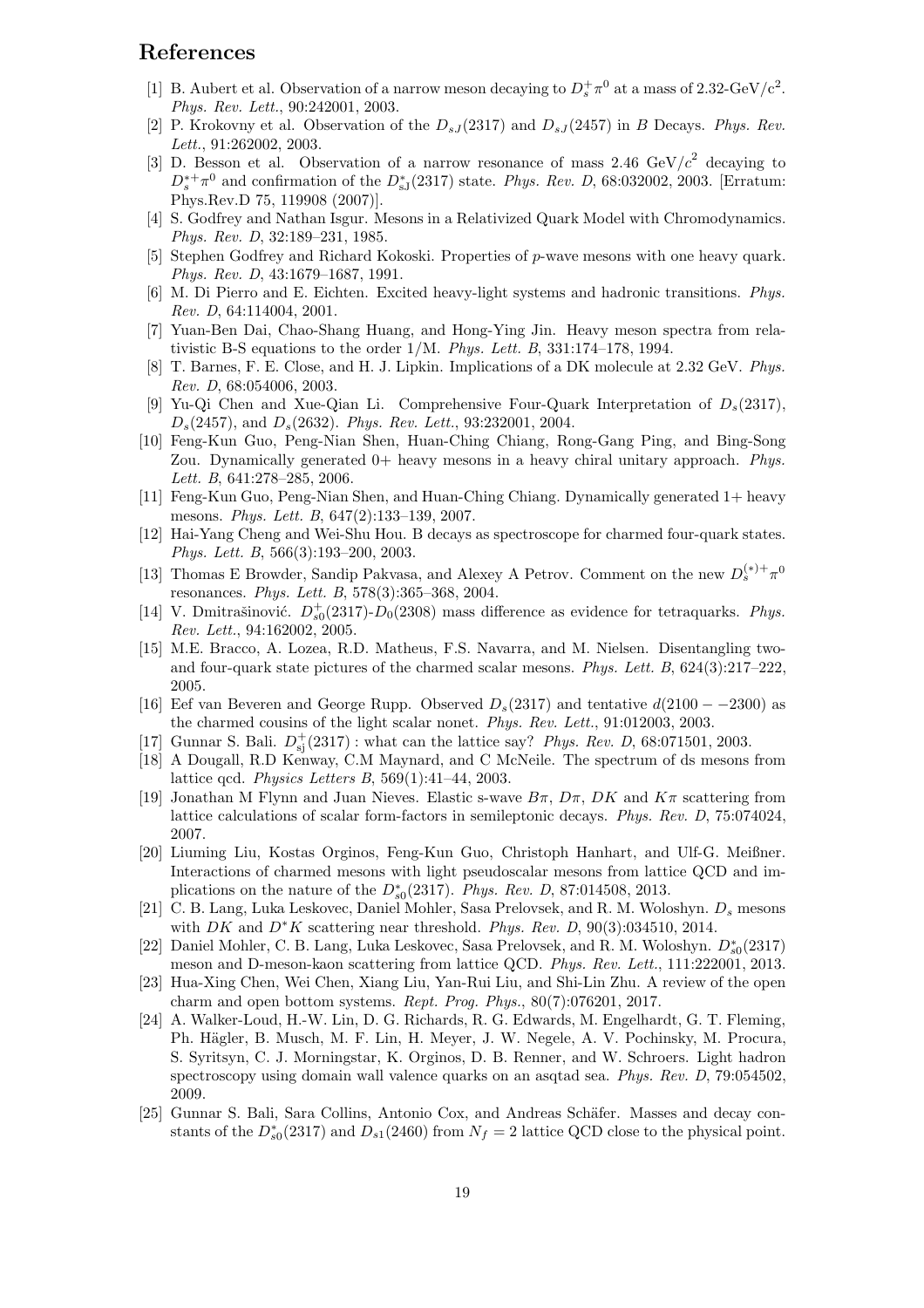Phys. Rev. D, 96(7):074501, 2017.

- <span id="page-19-0"></span>[26] Constantia Alexandrou, Joshua Berlin, Jacob Finkenrath, Theodoros Leontiou, and Marc Wagner. Tetraquark interpolating fields in a lattice QCD investigation of the  $D_{s0}^*(2317)$ meson. Phys. Rev. D, 101(3):034502, 2020.
- <span id="page-19-1"></span>[27] Steven Weinberg. Nuclear forces from chiral Lagrangians. Phys. Lett. B, 251:288–292, 1990.
- <span id="page-19-2"></span>[28] Steven Weinberg. Effective chiral Lagrangians for nucleon - pion interactions and nuclear forces. Nucl. Phys. B, 363:3–18, 1991.
- <span id="page-19-3"></span>[29] J. Gasser, M. E. Sainio, and A. Svarc. Nucleons with Chiral Loops. Nucl. Phys. B, 307:779– 853, 1988.
- <span id="page-19-4"></span>[30] E. E. Jenkins and A. V. Manohar. Baryon chiral perturbation theory using a heavy fermion Lagrangian. Phys. Lett. B, 255:558–562, 1991.
- <span id="page-19-5"></span>[31] V. Bernard, N. Kaiser, J. Kambor, and U.-G. Meißner. Chiral structure of the nucleon. Nucl. Phys. B, 388:315–345, 1992.
- <span id="page-19-6"></span>[32] C. Ordóñez and U. van Kolck. Chiral lagrangians and nuclear forces. Phys. Lett. B, 291(4):459–464, 1992.
- <span id="page-19-7"></span>[33] E. Epelbaoum, W. Glöckle, and Ulf-G. Meißner. Nuclear forces from chiral lagrangians using the method of unitary transformation (i): Formalism. Nucl. Phys.  $A$ , 637(1):107-134, 1998.
- <span id="page-19-8"></span>[34] N. Fettes and U.-G. Meißner. Pion nucleon scattering in chiral perturbation theory (II): Fourth order calculation. Nucl. Phys. A, 676:311, 2000.
- <span id="page-19-9"></span>[35] N. Kaiser, R. Brockmann, and W. Weise. Peripheral nucleon-nucleon phase shifts and chiral symmetry. Nucl. Phys. A, 625:758–788, 1997.
- <span id="page-19-10"></span>[36] R. Machleidt and D. R. Entem. Chiral effective field theory and nuclear forces. Phys. Rept., 503:1–75, 2011.
- <span id="page-19-11"></span>[37] Xian-Wei Kang, Johann Haidenbauer, and Ulf-G. Meißner. Antinucleon-nucleon interaction in chiral effective field theory. JHEP, 02:113, 2014.
- <span id="page-19-12"></span>[38] D. R. Entem, N. Kaiser, R. Machleidt, and Y. Nosyk. Peripheral nucleon-nucleon scattering at fifth order of chiral perturbation theory. Phys. Rev. C, 91(1):014002, 2015.
- <span id="page-19-13"></span>[39] N. Kaiser. Density-dependent NN interaction from subsubleading chiral 3N forces: Intermediate-range contributions. Phys. Rev. C, 101(1):014001, 2020.
- <span id="page-19-14"></span>[40] N. Kaiser. Chiral corrections to kaon nucleon scattering lengths. Phys. Rev. C, 64:045204, 2001. [Erratum: Phys. Rev.C73,069902(2006)].
- <span id="page-19-15"></span>[41] Y.-R. Liu and S.-L. Zhu. Meson-baryon scattering lengths in  $HB\chi PT$ . Phys. Rev. D. 75:034003, 2007.
- <span id="page-19-16"></span>[42] J. Haidenbauer, S. Petschauer, N. Kaiser, U.-G. Meißner, A. Nogga, and W. Weise. Hyperon–nucleon interaction at next-to-leading order in chiral effective field theory. Nucl. Phys. A, 915:24–58, 2013.
- <span id="page-19-17"></span>[43] B.-L. Huang and Y.-D. Li. Kaon-nucleon scattering to one-loop order in heavy baryon chiral perturbation theory. Phys. Rev. D, 92(11):114033, 2015. [Erratum: Phys. Rev.D95,019903(2017)].
- <span id="page-19-18"></span>[44] B.-L. Huang, J.-S. Zhang, Y.-D. Li, and N. Kaiser. Meson-baryon scattering to one-loop order in heavy baryon chiral perturbation theory. Phys. Rev. D, 96(11):016021, 2017.
- <span id="page-19-19"></span>[45] B.-L. Huang and J. Ou-Yang. Pion-nucleon scattering to  $\mathcal{O}(p^3)$  in heavy baryon SU(3) chiral perturbation theory. Phys. Rev. D, 101:056021, 2020.
- <span id="page-19-20"></span>[46] B.-L. Huang. Pion-nucleon scattering to order  $p^4$  in SU(3) heavy baryon chiral perturbation theory. Phys. Rev. D, 102:116001, 2020.
- <span id="page-19-21"></span>[47] B.-L. Huang, J.-B. Cheng, and S.-L. Zhu. Peripheral nucleon-nucleon scattering at nextto-next-to-leading order in SU(3) heavy baryon chiral perturbation theory. Phys. Rev. D, 104:116030, 2021.
- <span id="page-19-22"></span>[48] Mark B. Wise. Chiral perturbation theory for hadrons containing a heavy quark. Phys. Rev. D, 45(7):R2188, 1992.
- <span id="page-19-23"></span>[49] Véronique Bernard. Chiral perturbation theory and baryon properties. Progress in Particle and Nuclear Physics, 60(1):82–160, 2008.
- <span id="page-19-24"></span>[50] Yan-Rui Liu, Xiang Liu, and Shi-Lin Zhu. Light Pseudoscalar Meson and Heavy Meson Scattering Lengths. Phys. Rev. D, 79:094026, 2009.
- <span id="page-19-25"></span>[51] Feng-Kun Guo, Christoph Hanhart, and Ulf-G. Meissner. Interactions between heavy mesons and Goldstone bosons from chiral dynamics. Eur. Phys. J. A, 40:171–179, 2009.
- <span id="page-19-26"></span>[52] L. S. Geng, N. Kaiser, J. Martin-Camalich, and W. Weise. Low-energy interactions of nambu-goldstone bosons with d mesons in covariant chiral perturbation theory. Phys. Rev.